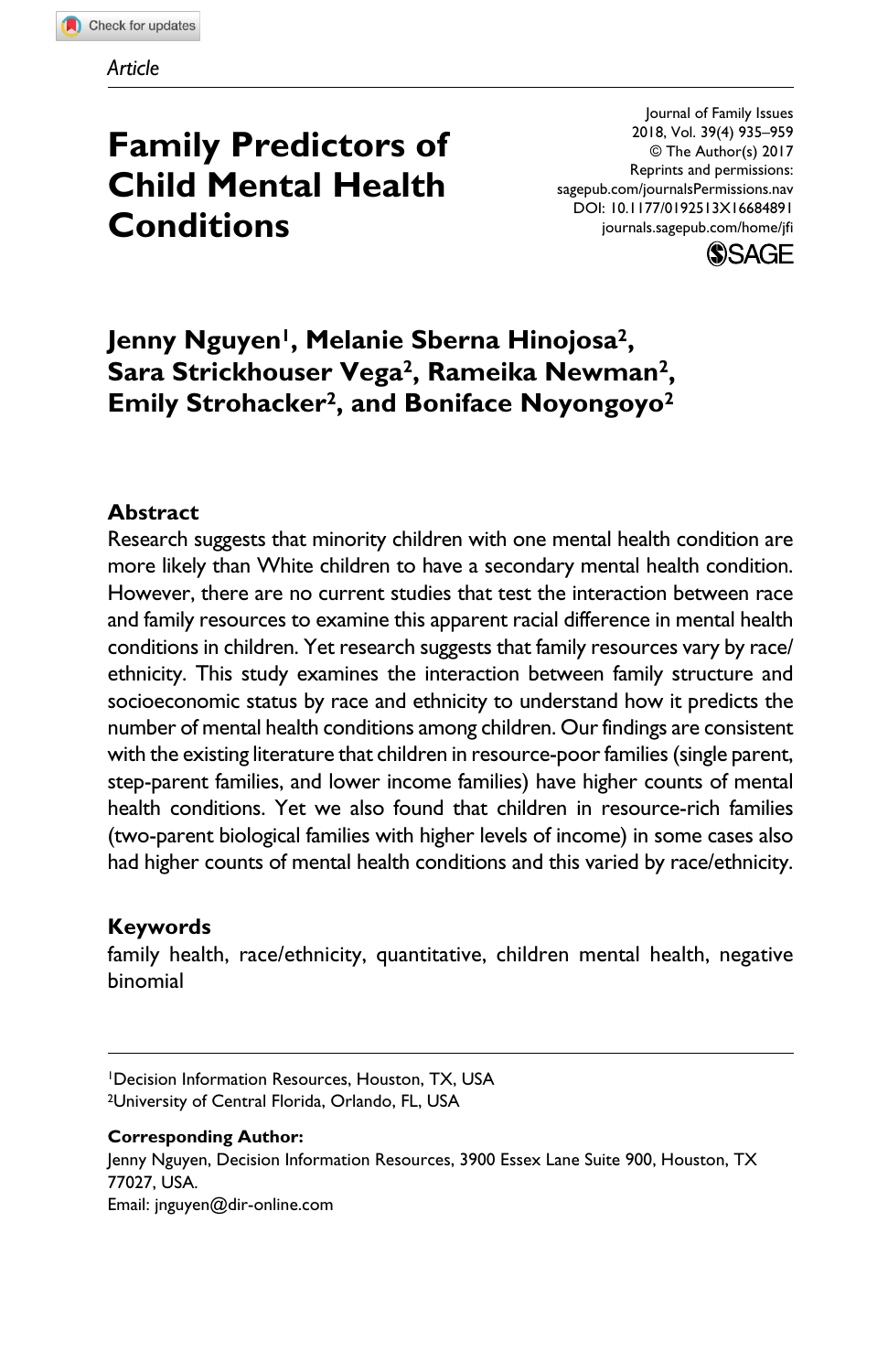#### **Introduction**

Millions of children in the United States live with one or more mental health disorders, which are chronic and present throughout the life span. Mental health disorders among children are defined as "serious deviations from expected cognitive, social, and emotional development" (U.S. Department of Health and Human Services, 1999). The literature has identified racial and ethnic disparities in the rates of mental health diagnosis and subsequent treatment. Black and Latino children are less likely to receive a mental health diagnosis across all races. When they are diagnosed, they are more likely to be diagnosed at a time when symptoms are more severe and are more likely to be diagnosed with more than one mental health condition (Flores & Committee on Pediatric Research, 2010). Furthermore, as the traditional twoparent family becomes less common (especially among lower income and minority families) and other family types become more prevalent (Carlson & Corcoran, 2001), it is important to examine the relationship between race and ethnicity, families, resources, and mental health disorders among children.

Different family structure patterns across races and among Hispanics and non-Hispanics make race and ethnicity important factors to consider when examining mental health diagnoses in children. More than two thirds of Black families in the United States are made up of unmarried female-headed households, compared with less than one quarter of White families and two fifths of Hispanic families (Kennedy & Bumpass, 2008; McLanahan & Percheski, 2008; Ventura & Bachrach, 2000). These studies suggest that Black children are much more likely to reside in single-mother households compared with White and Hispanic children, which could mean fewer resources to attend to the difficulty of managing mental health conditions in children and/or higher levels of stress and family dysfunction that may affect mental health outcomes. In this way, family structure and race and ethnicity need to be considered when understanding why certain groups of children maintain higher or lower rates of mental health condition diagnosis (Manning & Lamb, 2003). Therefore, the purpose of this study is to examine the relationship between family structure, family resources, and the number of mental health conditions for which a child has been diagnosed by race and ethnicity using a nationally representative sample of U.S. children.

#### *Family Structure, Resources, and Strain*

Understanding the role of the family in the context of changes in the modern family structure has been the focus of social and behavioral scientists in recent years (Blanchard, Gurka, & Blackman, 2006; Duchovic, Gerkensmeyer,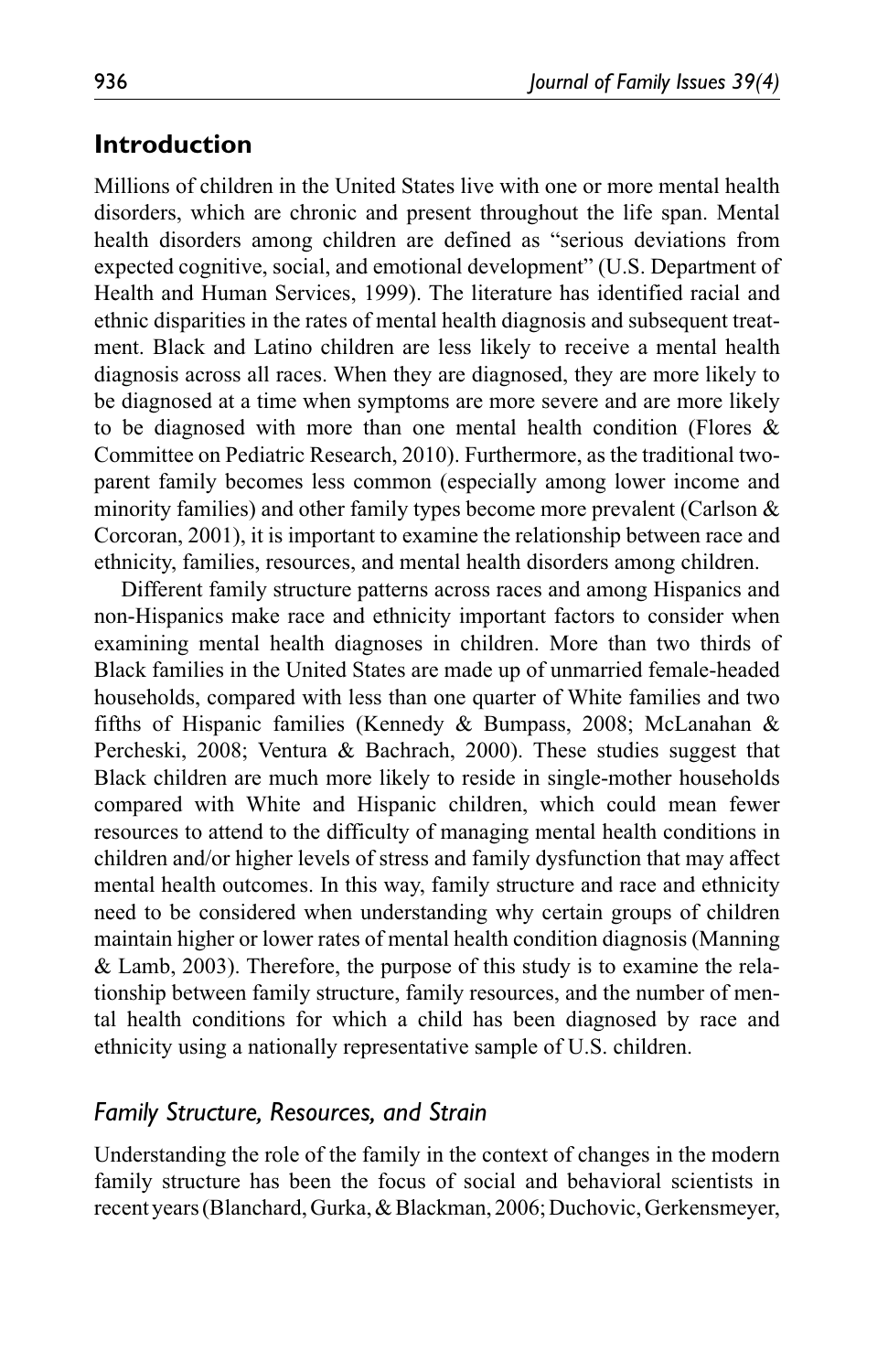& Wu, 2009). The structure of the family refers to the number of adults in the home and their relationship to the children. The family is the primary agent of socialization for children. Childhood experiences in families shape their health and well-being, and the structure of the family plays a significant role in both physical and mental health outcomes for children (Barrett & Turner, 2005; Bramlett & Blumberg, 2007; Fairbrother, Kenney, Hanson, & Dubay, 2005; Gilman, Kawachi, Fitzmaurice, & Buka, 2014; Gorman & Braverman, 2008; Heck & Parker, 2002; Spruijt & De Goede, 1997). Parents and family members are most often the primary caretakers of children with mental health disorders, and the resources at their disposal can influence how care is provided. There are a few ways that the family can affect the mental health of children including household family structure, resources available to families, and traumatic events, stress, or strain in the family.

The number of children living in two-parent families has declined over the past 50 years. In 1960, 85% of children lived in two-parent households compared with 68% of children today (Bank, 2015). Children in families where two parents live in the home and are married report fewer mental and physical health conditions compared with those in nonmarried cohabiting families (Gorman & Braverman, 2008). Children in single-parent households and other household arrangements (nonparental homes), on the other hand, tend to have a greater number of mental health conditions compared with children in two-parent households (Manning & Lamb, 2003). The differences in mental health outcomes between two-parent households and single-parent households may be due to varying levels of social resources within different family structures. In single-parent families, there may be less opportunity for more than one adult to be present to support children in their growth and development, whereas married and cohabiting two-parent households provide greater emotional and instrumental support for the children through assistance with schoolwork, mentorship, and promotion of personal development (Blackwell, 2010).

In addition, single parent households generally earn lower incomes compared with two-parent households (S. Brown, 2004; Urban Institute, 2006), which can lead to decreased access to health insurance, preventive care, and mental health services (Bramlett & Blumberg, 2007). Children in singleparent households also have overall higher rates of exposure to certain adverse childhood experiences (ACEs). ACEs may include witnessing domestic violence, substance use/abuse, parental death, parental incarceration, or exposure to serious mental illness in the household. Not all children in single-parent homes experience adverse events, of course, but for those that do, research suggests that ACEs contribute to an increased number of mental health and other disorders in children, adolescents, and adults (Anda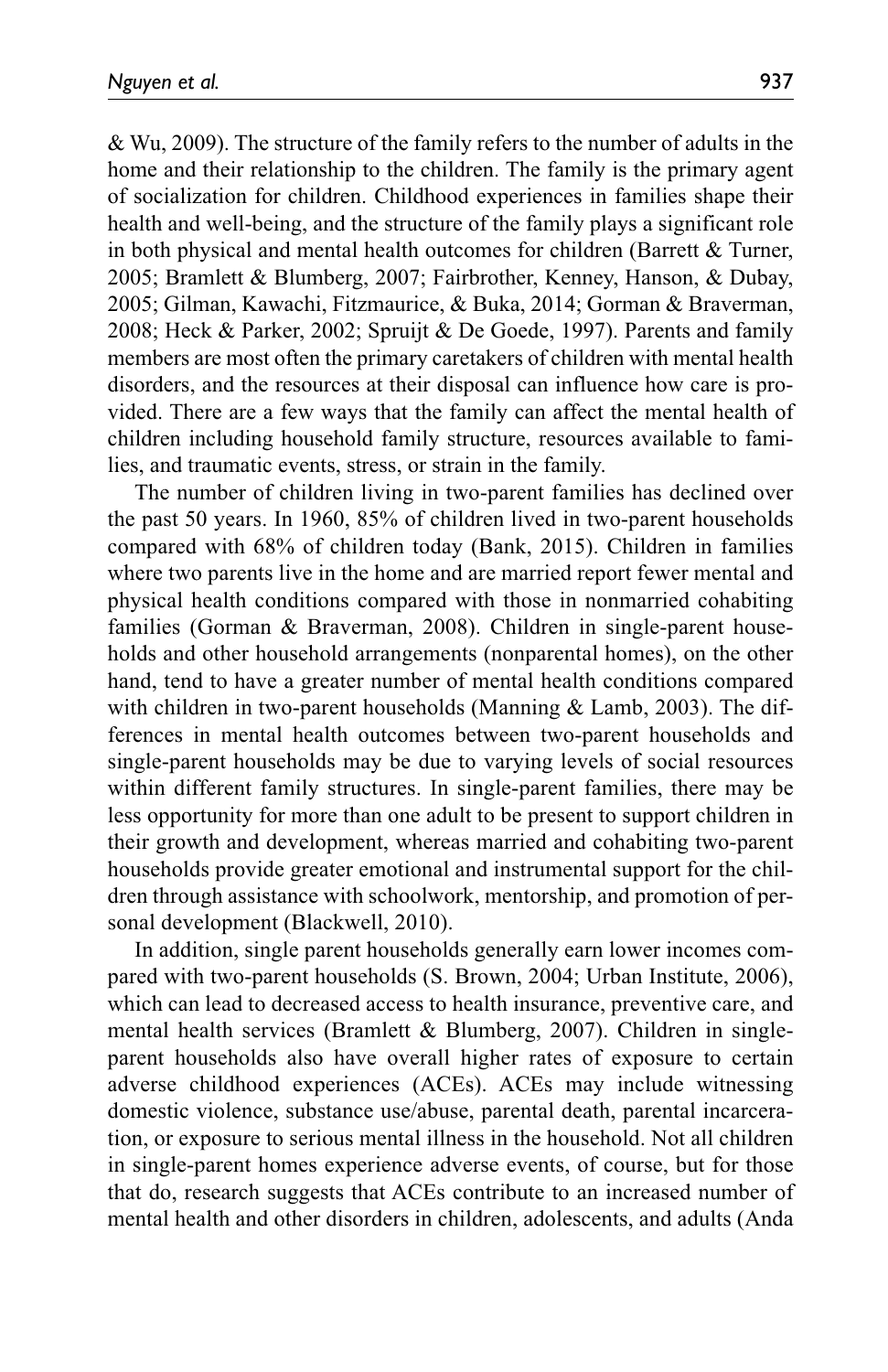et al., 2014; Bright, Knapp, Hinojosa, Alford, & Bonner, 2016; Kerker et al., 2015; Mock & Arai, 2011).

General stress and strain within families stemming from parenting stress, household dysfunction, or issues related to child health play important roles in the mental health outcomes of children and varies between single- and two-parent households. Evidence suggests there is more parental stress among single parents compared with two-parent families and that stress can influence the mental health of children in the household (Manning & Lamb, 2003). In addition to the everyday stressors of family life, parents of children with diagnosed mental health conditions face higher levels of stress and strain as managing the mental health condition can result in added stress within the household (Blanchard et al., 2006; Duchovic et al., 2009). This is because children with mental health disorders often require frequent visits to primary and specialty care providers, extensive behavioral modification plans, and management of comorbid mental and physical health conditions (Merikangas et al., 2011). Parents of children with mental health disorders may have difficulty finding appropriate child care and flexible employment arrangements to support their child's well-being. Parents may also experience conflict within the parent–child relationship as well as overall increased family strain or burden (Blanchard et al., 2006; Duchovic et al., 2009; Hinojosa et al., 2012). In the end, having a two-parent family structure may provide the additional resources necessary to assist with the burden of mental health conditions in children. While some single-parent families have resources in their neighborhood or communities that can assist with strain, this also depends largely on the socioeconomic status of the neighborhood (Flouri, Midouhas, Joshi, & Tzavidis, 2014).

#### *Mental Health in Children: Diagnosis by Race and Ethnicity*

According to a report released by the Center for Disease Control (Perou et al., 2013), in a given year, between 13% and 20% of children (below 18 years) experience a mental health disorder (Perou et al., 2013). In the same report, the researchers indicate that rates of mental health diagnoses vary by type of mental health condition and by race and ethnicity. For example, ever having attention-deficit/hyperactivity disorder (ADHD) occurred most often in the lowest poverty-income ratio group. But once that category was examined across race and ethnicity, they found rates were "highest among White non-Hispanic children and Black non-Hispanic children" in this lowest incomepoverty ratio group (Perou et al., 2013, p. 9). In terms of conduct disorders, the highest prevalence overall was found in Black children though rates increased as household income decreased for all races. Finally, "Black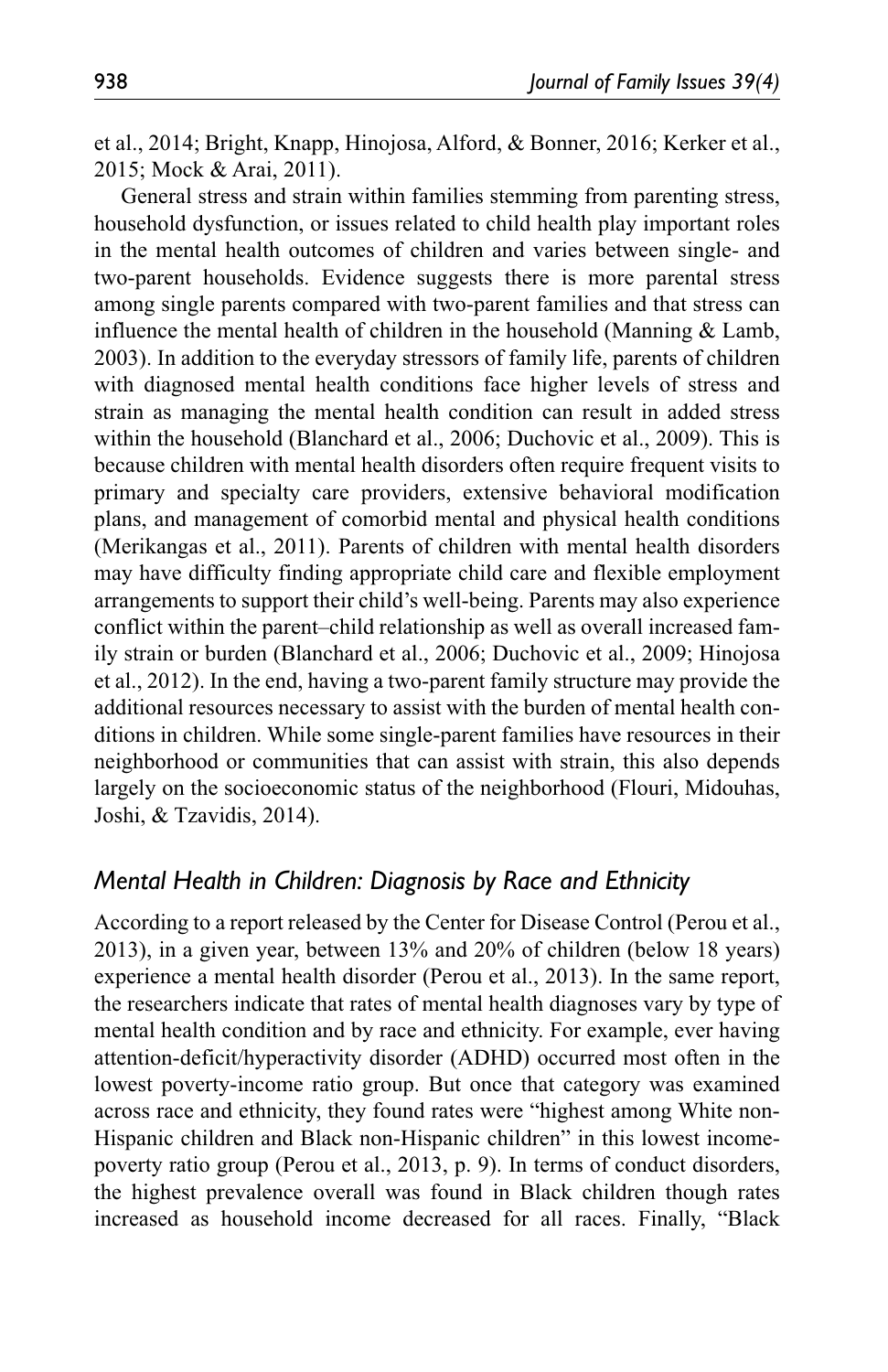non-Hispanic children were less likely than White non-Hispanic children to have ever had anxiety or have current anxiety" (Perou et al., 2013, p. 12).

In addition to variation in type of mental health condition each race and ethnicity is diagnosed with, the number of mental health conditions diagnosed varies dramatically by race and ethnicity. For example, one of the fastest growing segments of the U.S. population are individuals who identify as more than one race or ethnicity (U.S. Census, 2010). As Fisher, Reynolds, Hsu, Barnes, and Tyler (2014) noted, research on this group, often identified as "multiracial," is lagging behind research on other racial and ethnic groups, especially related to mental health outcomes, because of the complexity and great diversity within this group. Fisher et al. (2014) suggest that multiracial children for many reasons may differ from monoracial and face different challenges. Studies suggest that non-Hispanic children of multiple races have higher reported rates of depression compared with White non-Hispanic children (Perou et al., 2013). Data from the National Survey on Drug and Health (NSDUH) suggested that White non-Hispanics and multiracial non-Hispanic "adolescents" were more likely to have a major depressive episode "in their lifetime or in the past year than Black non-Hispanic adolescents" (Perou et al., 2013, p. 12). Furthermore, depending on study, multiracial youths also have significantly higher levels of anxiety than Blacks (Fisher et al., 2014).

Black and Hispanic children tend to be underdiagnosed with mental health conditions because of lower access to insurance, general health care, and mental health services compared with White children (Cheung & Snowden, 1990; Samaan, 2000). Once diagnosed, however, Black and Hispanic children are diagnosed with greater severity of illness yet are ultimately less likely to obtain recommended specialty care, behavioral, and pharmacological treatments (Chavez, Shrout, Alegría, Lapatin, & Canino, 2010; Hough et al., 2002; Kataoka, Zhang, & Wells, 2002). At the same time, Whites are more likely to perceive mental health care needs, seek out earlier diagnosis, and use mental health services compared with non-Whites (Abe-Kim et al., 2007; Chang et al., 2014; Lin, Inui, Kleinman, & Womack, 1982; Wang et al., 2005).

#### *Comorbid Health Conditions*

In addition to the racial and ethnic disparities in diagnosis and treatment of mental health conditions, there are also racial and ethnic disparities in the number of health conditions diagnosed in children (Chang et al., 2014; Chow, Jaffee, & Snowden, 2003; Harris, Edlund, & Larson, 2005; Hinojosa et al., 2012). Any child with a mental health condition is at higher risk of experiencing one or more comorbid (co-occurring) mental, developmental, or physical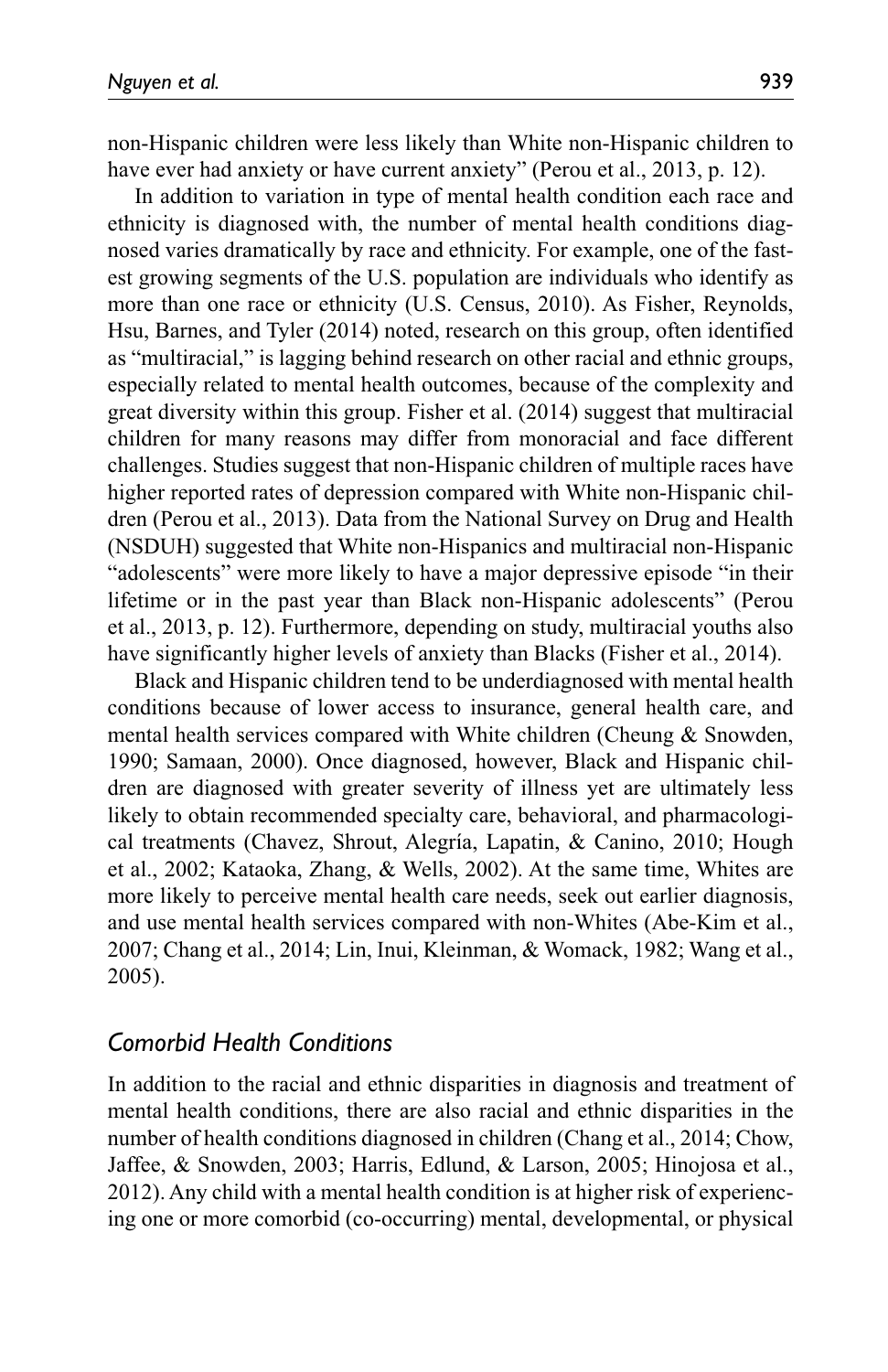health condition (Merikangas et al., 2010), but this is more pronounced for minority children. For example, among a sample of children with ADHD, Black, Hispanic, and Other race children were more likely to experience a comorbid mental health condition compared with Whites (Hinojosa et al., 2012). Furthermore, poor mental health outcomes can be exacerbated by racial discrimination leading to distress, lower self-esteem, depression, and other mental health conditions (T. N. Brown et al., 2000; Karlsen & Nazroo, 2002; Kessler, Mickelson., & Williams, 1999).

Family structure, economic resources, family stress/strain, and minority status all play a role in the number of mental health conditions with which a child is diagnosed. A family with more resources to draw on, or a "resourcerich" family, would be one with two parents in the household, that are married, with average or higher than average incomes with less family dysfunction, less strain, and better neighborhood resources. These resources can be pulled on to improve a child's health. A "resource-poor" family would consist of a single-parent household with lower levels of income, higher levels of family strain and dysfunction, and lower levels of neighborhood resources. It is, therefore, important to understand disparities in mental health outcomes of children across racial groups because of its far-reaching consequences for their health, social, and educational outcomes.

The current body of literature related to childhood mental illness is limited in two important ways. First, previous work identifies children in single-parent families as having a higher likelihood of having more diagnosed mental health conditions compared with two-parent families. Less is known, however, about how this differs when there are other resources present like neighborhood support, greater economic resources, or low levels of family strain. Second, the literature identifies minority children as more likely to have higher numbers of diagnosed mental health conditions (as well as other comorbid conditions), but less is known about how this variation in number of diagnosed conditions across races and ethnicity is linked to family structure, family resources, or family strain. This article addresses these two important gaps in our current knowledge by examining the relationship between family structure, resources, and stress/strain on the number of mental health conditions in children by race and ethnicity in a nationally representative sample of U.S. children.

#### **Data and Sample**

The National Survey of Children's Health (NSCH) 2011-2012 consisted of 95,677 phone interviews conducted by the Centers for Disease Control and Prevention and was primarily funded by the US Department of Health and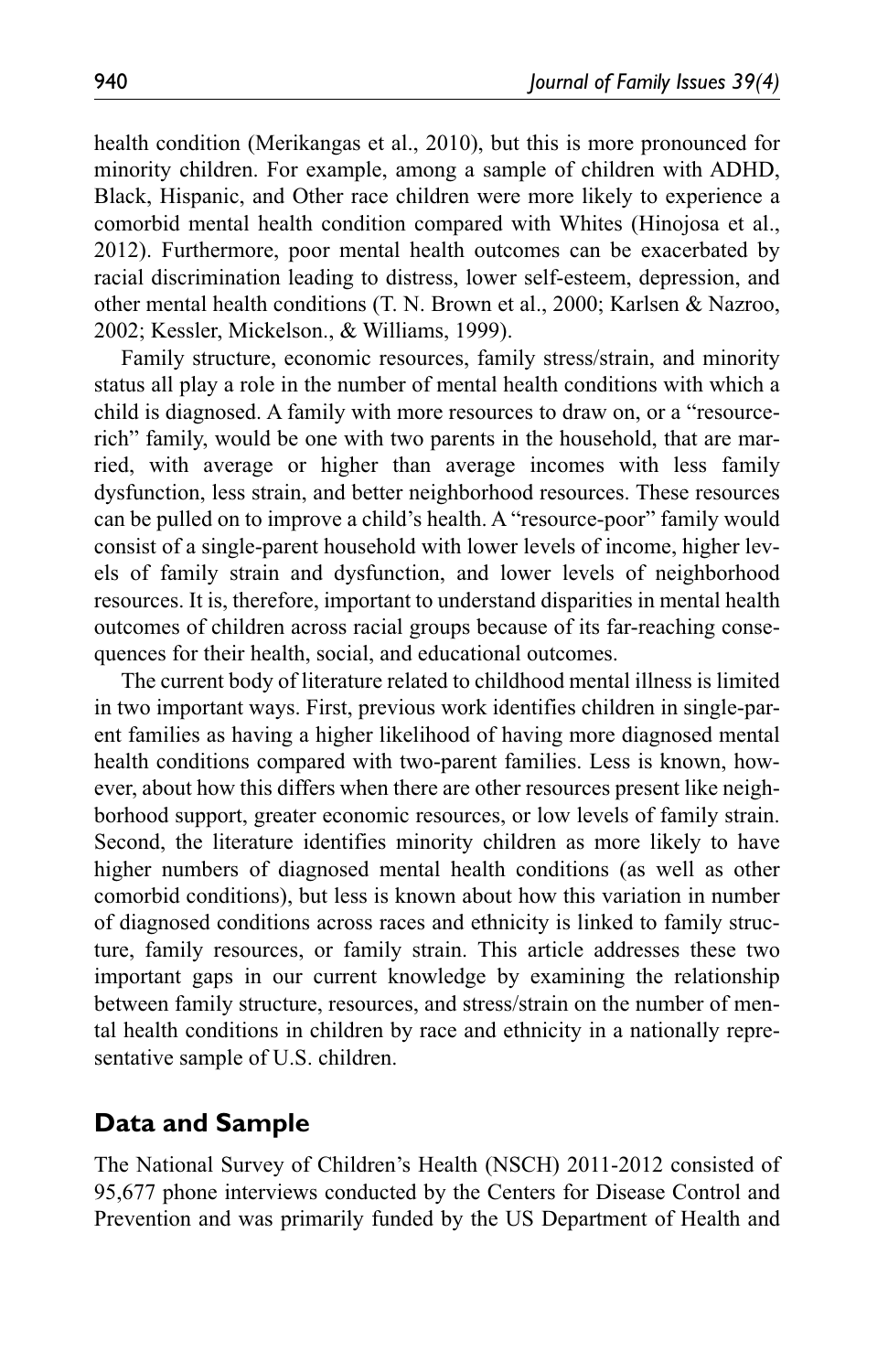Human Services. Random digit dialing was used to obtain a random sample (through a screening process that determined whether or not household had a child present) of household phone numbers with children ages 0 to 17. Random digit dialing was also used independently for cell phones but was used only in cases where households did not have a landline. For each household, a random child was selected to be the focus of the interview. While interview questions focused on the sample child, a parent or caregiver was asked to answer questions about the child's health and health care. From the overall sample, children age 2 to 17 were selected to examine mental health conditions ( $N = 69,029$ ). Children younger than age 2 were omitted from the data because of the difficulty of accurate mental health diagnosis for children of this age.

### *Variables*

*Mental Health Conditions.* This study focused on four mental health conditions identified in the NSCH: ADHD, depression, anxiety, and behavioral or conduct problems. Parents were asked whether a health professional had ever diagnosed their child with each mental health condition. A composite variable was created to represent the count of current mental health conditions that ranged from 0 (*no mental health condition*) to 4 (*child has all four mental health conditions*).

*Child's Age.* Child's age was measured in years and ranged from 2 to 17 years. We opted to include children as young as 2 years of age because the diagnostic criteria for behavioral conditions and anxiety disorders include children as young as 18 months of age. Additionally, the NSCH allows for parents of children as young as 2 years of age to answer questions about mental health diagnoses.

*Family Structure.* This study followed Montgomery et al.'s (1996) definition of family structure, which includes child living arrangements. Family structure was measured by the marital/cohabitation status of the sample child's  $parent(s)$  within the household. The seven categories were the following: two parent currently married, two parent cohabiting, two parent step currently married, two parent step cohabiting, single mother married living apart or formerly married, single mother never married, other-either currently married or formerly married, other-never married, and other-no parents in household. After careful consideration and an examination of the seven categories in preliminary analyses, we decided to collapse these seven categories to three categories: two parent biological/adoptive cohabit/married, two parent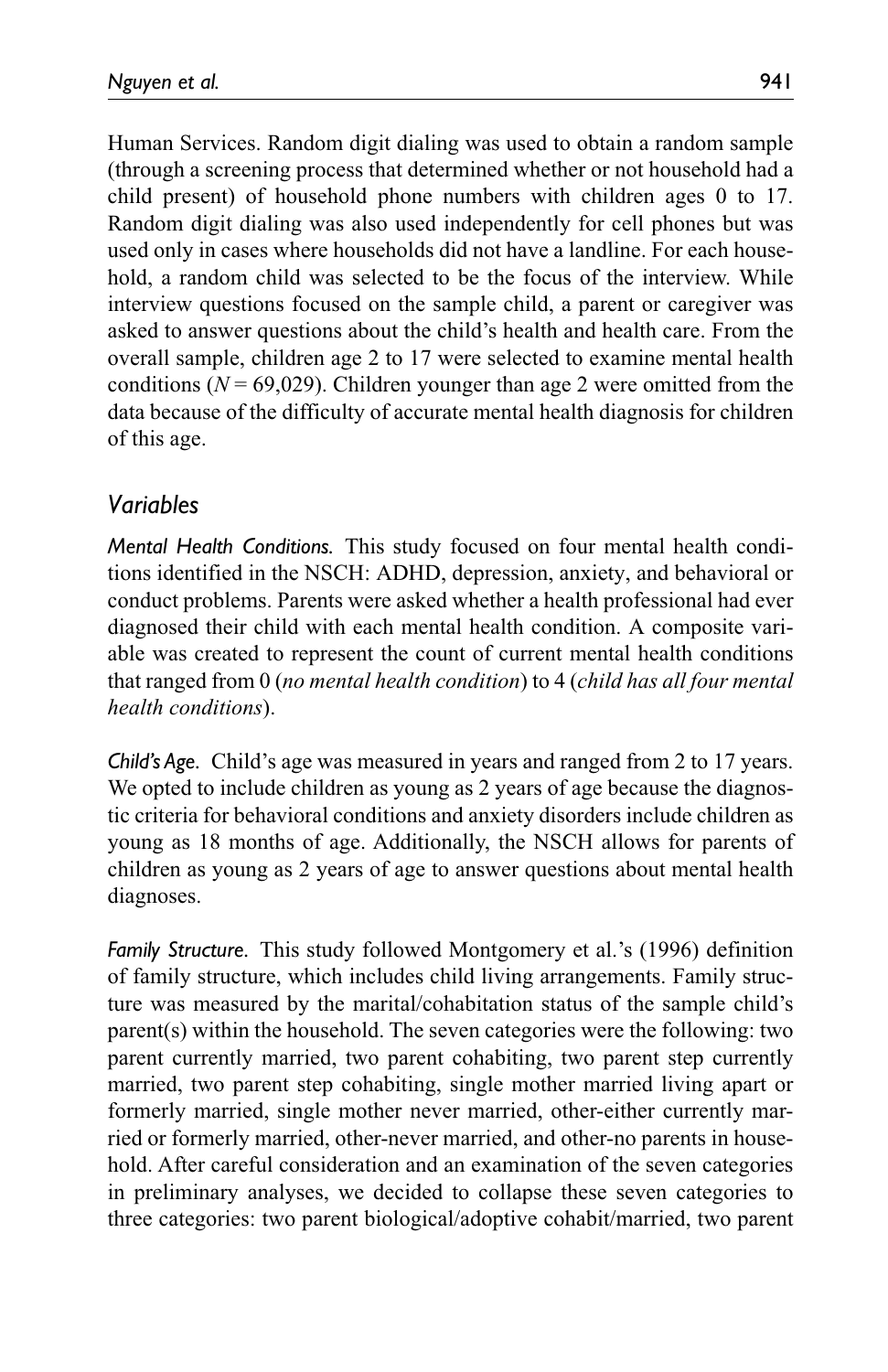step cohabit/married, and single mother households. Collapsing the categories allows for a more robust examination of the interaction between family structure and poverty in our multivariate models.

*Race/Ethnicity.* The race and ethnicity of the child is categorized through four groups: White (non-Hispanic), Hispanic, Black (non-Hispanic), and Multiracial/Other (non-Hispanic). Groups included in the Multiracial/Other category included sample of non-Hispanic children who are Asian, American Indian, Alaska Native, Native Hawaiian, or Pacific Islander, or more than one race. We recognize that multiracial children and "Other race" children may follow different patterns of mental health counts as they are very different in their constitution. Unfortunately, due to the small sample of "Other race" and multiracial children at the state level, NSCH recommends that they be collapsed into one single group called Multiracial/other. The reference category for the analysis was White.

*Sex of Child.* The sex of the child is categorized as "Male" and "Female," with male as the reference category.

*Poverty Level.* Poverty level was measured using the federal poverty level guidelines set by the U.S. Department of Health and Human Services. There were eight categories: at or below 100%, above 100% to at or below 133%, above 133% to at or below 150%, above 150% to at or below 185%, above 185% to at or below 200%, above 200% to at or below 300%, above 300% to at or below 400%, and above 400% federal poverty level. Following Hinojosa et al. (2012), these eight categories were collapsed and recoded into the following four categories:

At or below poverty level: At or below 100% Just above poverty level: Above 100% to at or below 200% Average income level: Above 200% to at or below 400% Above average income level: Above 400%

The reference category for analysis was Average Income Level "above 200% to at or below 400%." For purposes of interpretation, within the tables, we labeled poverty in four levels: At or Below Poverty Level, Just Above Poverty Level, Average Income Level, and Above Average Income Level.

*Mother's Education.* This item was collapsed into three categories: less than high school, high school graduate, and more than high school.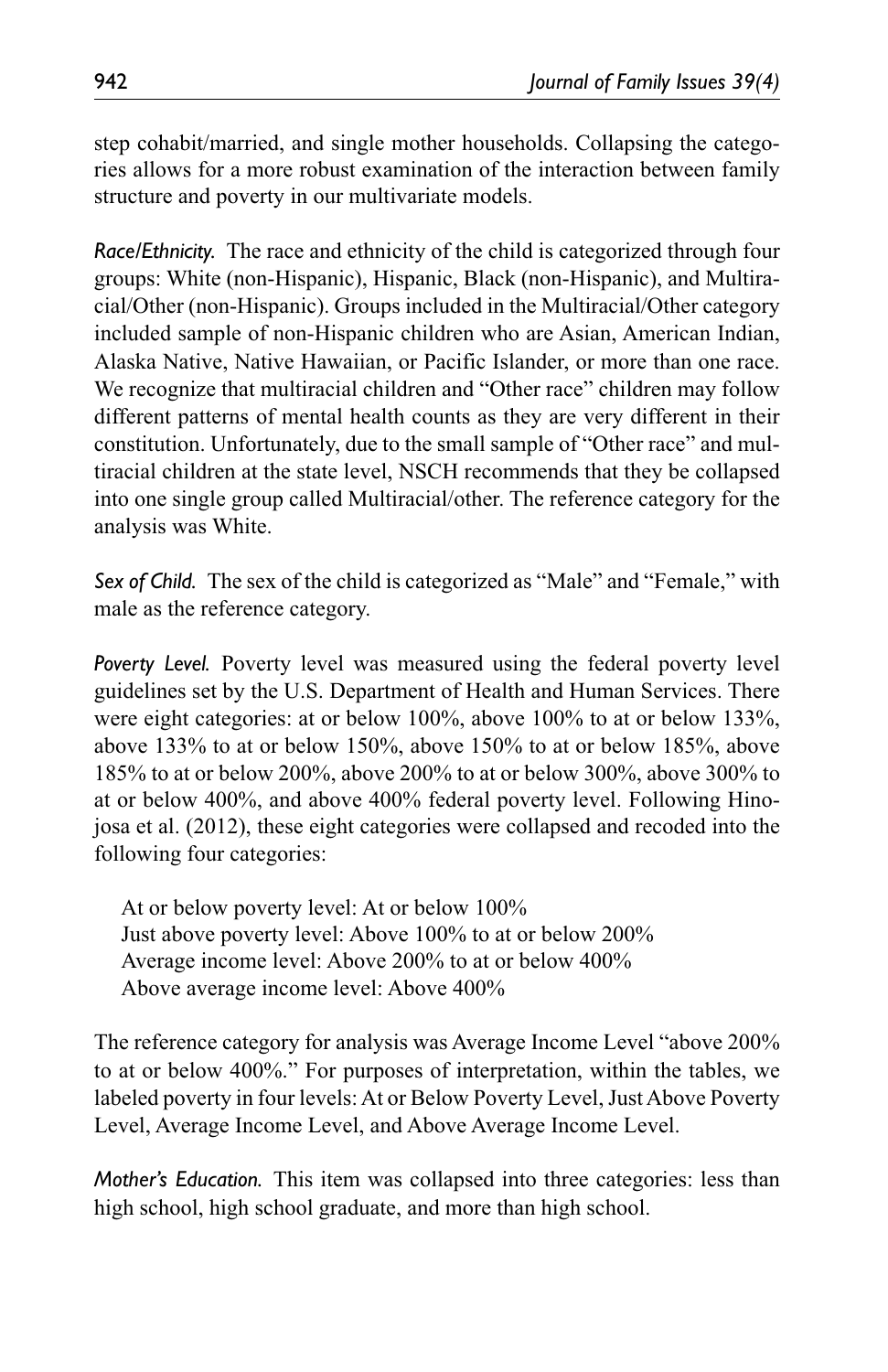*Does Not Live in Supportive Neighborhood.* This variable was a dichotomous dummy-coded indicator coded as  $0 =$  lives in supportive neighborhood and 1 = Does not live supportive neighborhood, created by NSCH that sums the responses for the following questions: "People help each other out," "Watch each other's children," "People I can count on," "Adults I can trust." The responses are coded so that 1 = *definitely disagree*, 2 = *somewhat disagree*, 3 = *somewhat agree*, and 4 = *definitely agree*. According to the codebook, the threshold for living in a supportive neighborhood was a mean score of 2.25 or higher in the responses.

*Health Insurance.* Type of insurance coverage was measured through three categories: public insurance such as Medicaid or State Children's Health Insurance Program, Private Health Insurance, and Currently Uninsured.

*Neighborhood Amenities.* An indicator was created to count how many of four neighborhood amenities the sample child has access to. These amenities included park, recreation centers, sidewalks, and/or libraries. Therefore, numbers ranged from 0 (*No amenities*) to 4 (*Neighborhood has all four amenities*).

*Adverse Childhood Events.* This variable included nine items that measured ACEs: socioeconomic hardship, divorce/separation of parent, death of parent, parent served time in jail, witness to domestic violence, victim of neighborhood violence, lived with someone who was mentally ill or suicidal, lived with someone with alcohol/drug problem, and treated or judged unfairly due to race/ethnicity. Therefore, numbers ranged from 0 (*Child experienced no ACEs*) to 9 (*Experienced all nine*).

## *Analytic Strategy*

To determine the type of regression used in this analysis, we examined the characteristics of the dependent variable number of mental health conditions on the main independent variables. The dependent variable is coded as a count of mental health conditions, and as we expected, there were a high number of zeros, which indicated an absence of mental health diagnoses among children in the sample. Two types of distributions are appropriate for this type of data. The first is a Poisson distribution. To use a Poisson regression with count data, there needs to be evidence of equidispersion, which means that the conditional mean and variance of the dependent variable are equal. If equidispersion is not evident and there is overdispersion (the conditional variance is larger than the mean) then negative binomial regression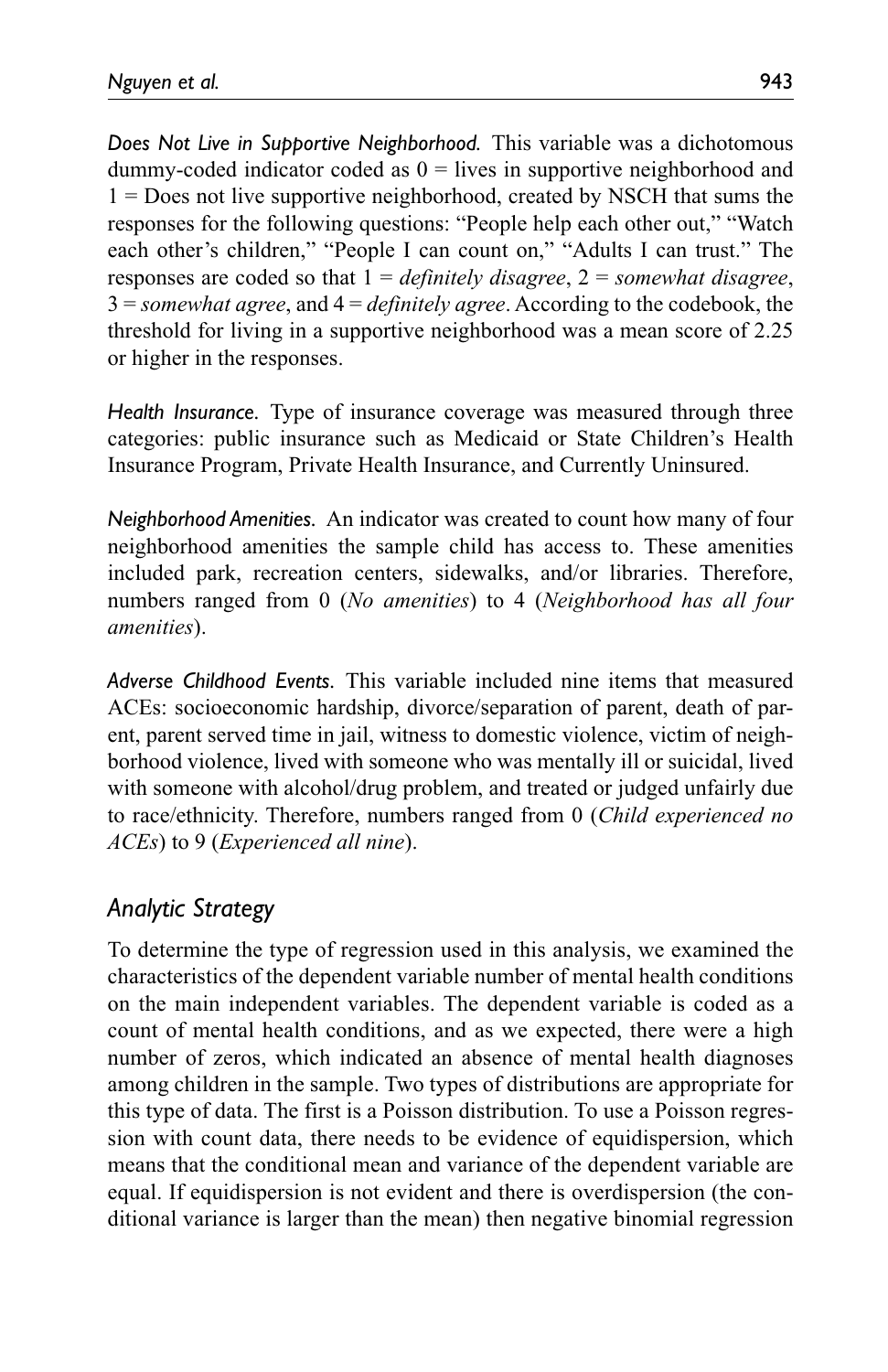is a more appropriate method as negative binomial regression follows a Poisson–Gamma mixture distribution (more appropriate for overdispersed data). Overdispersion is identified through simple cross-tabulations between dependent and categorical independent variables and comparison of means test for continuous independent variables. We found evidence of overdispersion in our initial bivariate tests and concluded that negative binomial was the most appropriate regression analyses to examine the relationship between family structure, poverty level, race/ethnicity, and the number of mental health conditions reported. Our conclusion was confirmed through a test of the dispersion parameter in the negative binomial model. We found that the dispersion parameter was significantly different than zero further indicating that the negative binomial model was the best fit.

To understand the relationship between family structure, poverty level, and race and ethnicity, we included a product term for family structure and poverty and stratified the sample by race and ethnicity. This was done to examine the moderating effect of poverty level on the relationship between family structure and the count of mental health conditions among children in the sample. The stratified regression models were meant to understand how different child, family, and neighborhood contextual variables could predict mental health counts for each racial and ethnic group. To account for the complex sampling design of the NSCH, data in this analysis were weighted to represent the national population with the sample weight "NSCHWT" using the following syntax: svyset idnumr [pweight=nschwt], strata (sample). All analyses were conducted using Stata Version 13.1 (Stata Corp., College Station, TX).

#### **Results**

Table 1 illustrates the descriptive characteristics by race/ethnicity. The *F* statistic "is equivalent to the test of homogeneity of row (or column) proportions" (STATA Manual 13). On the case of poverty level, for example, we can conclude that a larger proportion of Hispanics live at or below poverty level than do Whites, Blacks, or persons in "Other Category." Of the four mental health diagnoses examined, ADHD had the highest prevalence (8%), with rates of anxiety (3.41%), behavior/conduct (2.94%), and depression (2.08%) following. White children had the highest rates of ADHD (9.22%) and anxiety (4.33%) diagnoses while Black children had the highest rates of behavioral/conduct (3.99%) and depression (2.77%) diagnoses. Hispanics hold the lowest rates across all four diagnoses.

A large majority of children in the total sample (68.59%) lived in twoparent biological/adopted households. These rates stayed mostly constant for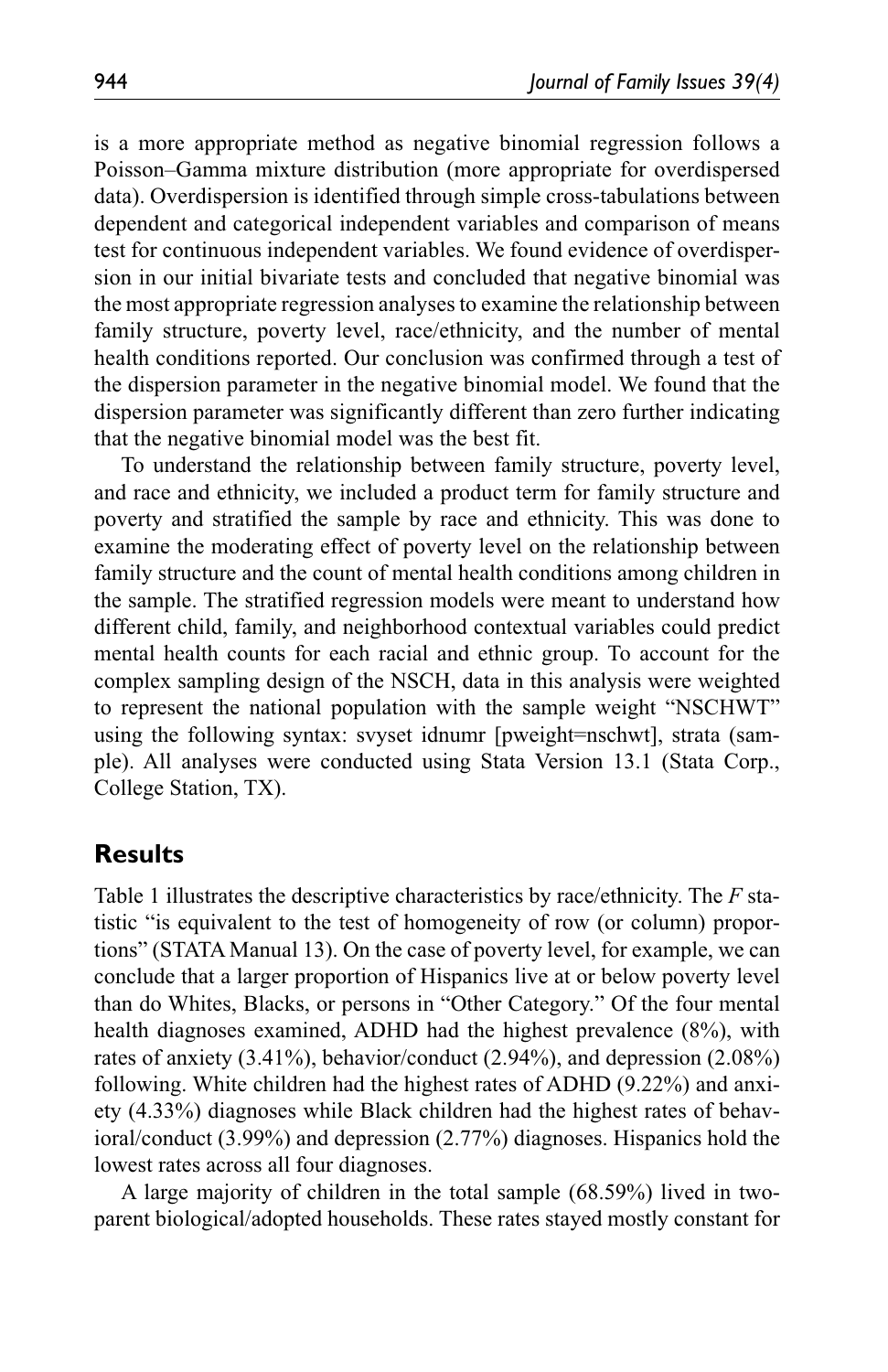|                                      | $(N = 69,029)$<br>%Total | $(N = 46,796)$<br>% White | % Hispanic<br>( $N = 8,828$ ) | $(N = 6,030)$<br>% Black   | $(N = 7,375)$<br>% Other | F statistic      |
|--------------------------------------|--------------------------|---------------------------|-------------------------------|----------------------------|--------------------------|------------------|
| Mental health conditions             |                          |                           |                               |                            |                          | $15.30***$       |
| <b>ADHD</b>                          | 7.98                     | 9.22                      | 5.27                          |                            | $\overline{53}$          |                  |
| Anxiety                              | 3.41                     | 4.33                      | 1.97                          | 8.48.74<br>8.48.74<br>8.75 | 2.81                     | $16.73***$       |
| <b>Behavioral/conduct</b>            | 2.94<br>2.08             |                           | 2.63                          |                            | 2.82                     | $2.65*$          |
| Depression                           |                          | 2.83<br>2.24<br>48.34     | 1.68                          |                            | $\overline{1.91}$        | 1.06             |
| Female                               | 48.96                    |                           | 48.41                         |                            | 50.01                    | 2.08             |
| Poverty level                        |                          |                           |                               |                            |                          | 83.98***         |
| At or below poverty level            | 20.09                    | 10.20                     | 37.58                         |                            | 18.44                    |                  |
| Just above poverty level             |                          | 17.91                     |                               |                            | 20.44                    |                  |
| Average income                       | 21.69<br>29.47<br>28.76  | 34.64                     | 29.59<br>20.12                | 33.24<br>25.10<br>26.05    | 26.25<br>34.87           |                  |
| Above average income                 |                          | 37.24                     | 12.70                         | 15.61                      |                          |                  |
| Family structure                     |                          |                           |                               |                            |                          | <b>IS1.08***</b> |
| Two-parent bio/adopt cohabit/married | 68.59                    | 75.18                     | 68.08                         | 40.43                      | 70.25                    |                  |
| Two-parent step cohabit/married      | 10.83                    | $\frac{8}{1}$             | 10.14                         | 12.08                      | 9.79                     |                  |
| Single mother                        | 20.59                    | 13.82                     | 21.78                         | 47.49                      | 19.97                    |                  |
| Region                               |                          |                           |                               |                            |                          | $\frac{47.9}{*}$ |
| Northeast                            | 16.38                    | 18.50                     | 11.66                         | 15.40                      | 16.51                    |                  |
| Midwest                              | $22.31$<br>$23.88$       | 28.55                     | 10.71                         | 18.60                      | 18.71                    |                  |
| West                                 |                          | 8.53                      | 41.98                         | 7.48                       | 34.38                    |                  |
| South                                | 37.43                    | 34.42                     | 35.66                         | 58.52                      | 30.40                    |                  |
| Type of insurance                    |                          |                           |                               |                            |                          | $242.44***$      |
| Public                               | 34.07                    | 21.48                     | 54.60                         | 53.92                      | 31.78                    |                  |
| Private                              | 60.38                    | 74.59                     | 35.14                         | 41.01                      | 63.56                    |                  |
| Uninsured                            | 5.55                     | 3.93                      | 10.26                         | 5.07                       | 4.66                     |                  |
|                                      |                          |                           |                               |                            |                          | (continued)      |

Table 1. Descriptive Statistics by Race. **Table 1.** Descriptive Statistics by Race.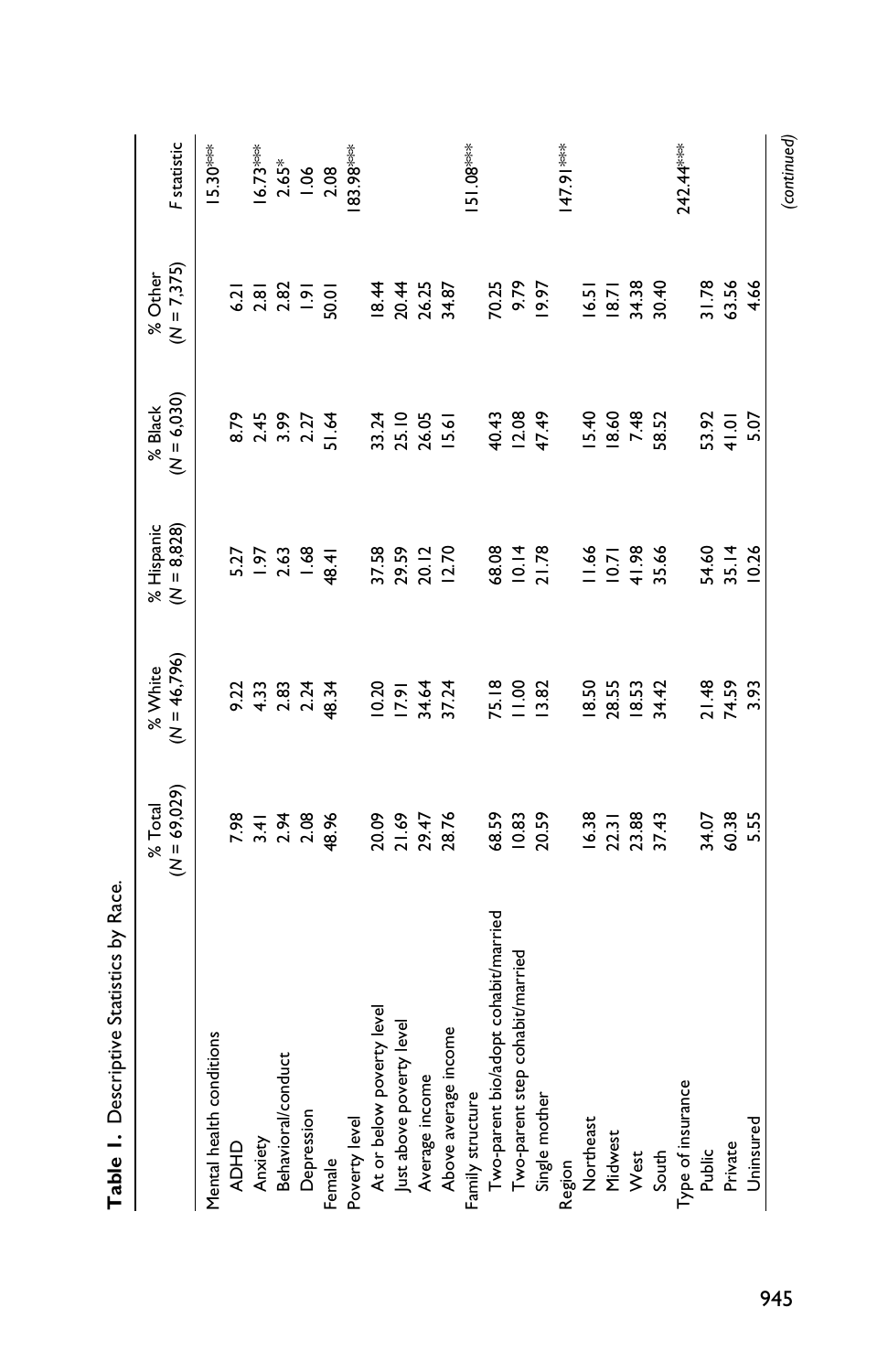| ١<br>I |
|--------|
|        |
| ī      |

|                                                                                                                                                                     | $(N = 69,029)$<br>%Total                 | ( $N = 46,796$ )<br>% White             | $(N = 8,828)$<br>% Hispanic         | $(N = 6,030)$<br>% Black                 | $(N = 7,375)$<br>% Other                       | F statistic                            |
|---------------------------------------------------------------------------------------------------------------------------------------------------------------------|------------------------------------------|-----------------------------------------|-------------------------------------|------------------------------------------|------------------------------------------------|----------------------------------------|
| Mother's education                                                                                                                                                  |                                          |                                         |                                     |                                          |                                                | $332.07***$                            |
| Less than high school                                                                                                                                               | 13.17                                    | $\bar{5}$                               |                                     | 10.15                                    | $\bar{5}$                                      |                                        |
| High school graduate                                                                                                                                                | 21.71                                    | 19.55                                   | 36.93<br>36.93<br>38.93             | 26.71                                    | 19.63                                          |                                        |
| More than high school                                                                                                                                               | 65.12                                    | 75.35                                   |                                     | 63.13                                    | 71.66                                          |                                        |
| Does not live in supportive<br>neighborhood                                                                                                                         | 17.20                                    | $\overline{121}$                        | 25.13                               | 27.64                                    | 18.58                                          | 134.14***                              |
|                                                                                                                                                                     | Total, M<br><u>(SD)</u>                  | White, M<br>$\overline{3}$              | Hispanic, M<br>(50)                 | Black, M<br>$\widetilde{S}$              | Other, M<br>$\widetilde{S}$                    | F statistic                            |
| Number of adverse family experiences<br>Number of neighborhood amenities<br>Age                                                                                     | 9.56 (4.58)<br>0.94(1.34)<br>8.19 (1.09) | 0.86(1.32)<br>9.77 (4.62)<br>3.17(1.10) | 9.13 (4.48)<br>3.13(1.14)<br>(1.31) | 9.71 (4.53)<br>3.28 (1.04)<br>1.21(1.37) | 3.29 (1.01)<br>9.14 (4.56)<br>$(1.47)$ 8(0.47) | $15.34***$<br>$30.62***$<br>$12.53***$ |
| Note. Weighted data from National Survey of Children's Health 2011/2012. A post hoc test (pairwise comparison) was conducted: Whites, Blacks, Hispanics, and Multi- |                                          |                                         |                                     |                                          |                                                |                                        |

racial/Others are significantly different within groups at  $p < 0.5$  for all comparisons. \*p < 0.05, \*\*p < 0.01, \*\*p < 0.001. racial/Others are significantly different within groups at *p* < .05 for all comparisons. \**p* < 0.05, \*\**p* < 0.01, \*\*\**p* < 0.001.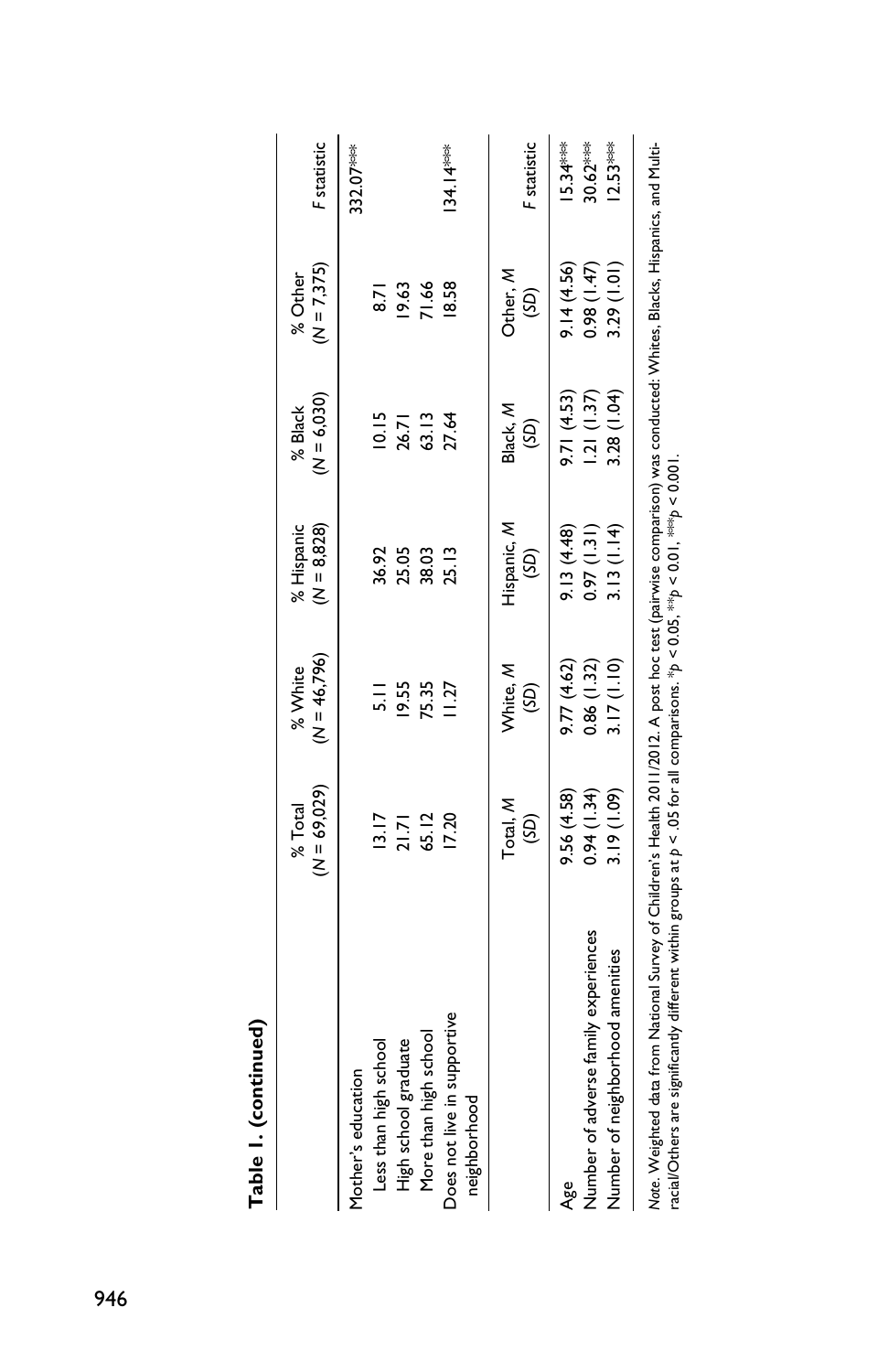each race except Black children who lived in single-mother households more than twice as often as the total population (47.49%). White children had the highest rates of private insurance with 3 out of every 4 White child privately insured (74.59%). In comparison, 41.01% of Black children and 35.14% of Hispanic children were privately insured. Hispanic children were uninsured at the highest rates, nearly twice as frequently (10.26%) as the total population (5.55%). Rates of poverty are highest among Hispanic (37.58%) and Black (33.24%) children, and mothers' education levels are lowest among Hispanic mothers with 36.92% holding less than a high school degree. The number of adverse family events across races ranges from 0.86 (*SD* = 1.32) among White children to 1.21 (*SD* = 1.37) among Black children. As further noted in Table 1, a post hoc test (pairwise comparison) was also conducted which showed that Whites, Blacks, Hispanics, and Multiracial/Others are significantly different within groups at  $p < 0.05$  for all comparisons.

Table 2 illustrates the results from the negative binomial models by race/ethnicity. Incidence rate ratios (IRRs) were obtained by Stata and are interpreted below. The regression coefficients are the logs of expected counts of mental health conditions. We asked Stata to provide us with the calculations that take these coefficients and create rate ratios. This is done by the following formula:  $β = log(\mu_{x0+1}/\mu_{x0})$ , where β is the regression coefficient,  $\mu$  is the expected count of mental health conditions, and the subscripts represent where the predictor variable *X* is evaluated at  $X_0$  and  $X_{0+1}$ (representing a one unit change in *X*). The IRR then is the difference in the log of expected counts for a one unit change in *X* controlling for all other variables in the model (Hilbe, 2011). We will use the IRR to discuss our regression model results in the context of expected rates of mental health conditions.

Hispanic females compared with their male counterparts are expected to have a 0.43 times lower rate of mental health conditions. For every year increase in age, rate of mental health conditions increased by a factor of 1.14 for Hispanic children. The level of the mother's education was also a significant predictor for expected rate of mental health conditions among Hispanic children. For instance, a Hispanic child whose mother's education level was less than a high school degree would have an expected rate of mental health conditions that is .42 times lower than a Hispanic child whose mother's education was higher than a high school degree. Additionally, Hispanic children who receive public health insurance have an expected rate of mental health conditions that is 2.44 times greater than Hispanic children who receive private health care. Finally, as the number of adverse family experiences increase for Hispanic children, expected rate of mental health conditions also increase  $(IRR = 1.45, 95\% confidence interval [CI] = 1.32-1.59).$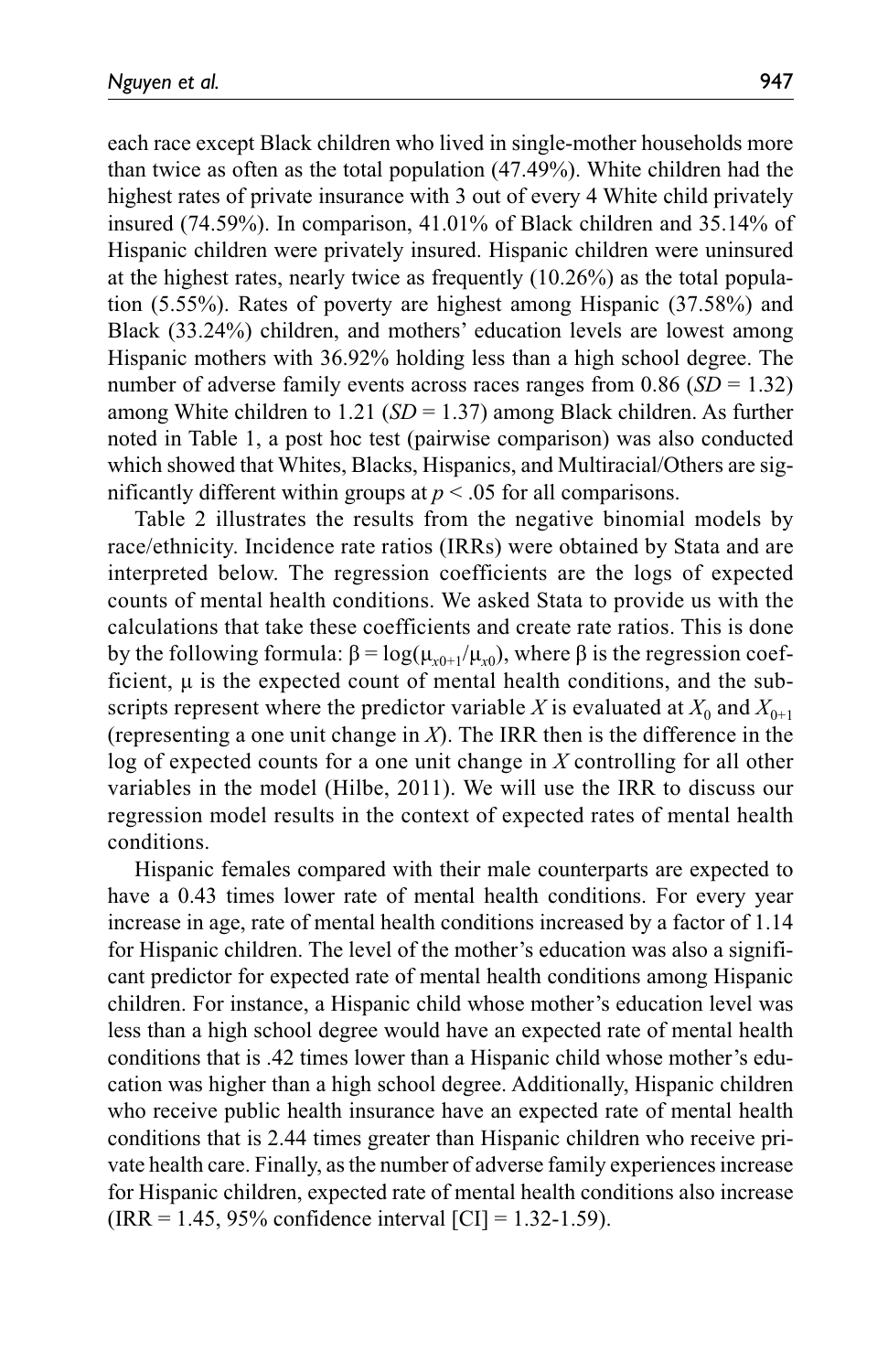| Table 2. Weighted Negative Binomial Predicting Expected Rates of Mental Health Conditions. |                                |                       |                    |                        |                |                      |                |                       |
|--------------------------------------------------------------------------------------------|--------------------------------|-----------------------|--------------------|------------------------|----------------|----------------------|----------------|-----------------------|
|                                                                                            |                                | White $(N = 46, 796)$ |                    | $Hispanic (N = 8,828)$ |                | Black (N = 6,030)    |                | Other ( $N = 7,375$ ) |
|                                                                                            | lRR                            | อ๊                    | IR <sub>R</sub>    | ื่อื                   | Iξ             | อ๊                   | ſΚ             | ฉ๊                    |
| Age                                                                                        | $\frac{1}{2}$<br>$\frac{1}{2}$ | 110, 113              | $1.14***$          | 1.10, 1.18             |                | $1.10***$ 1.06, 1.13 | ※<br>二二        | 1.07, 1.14            |
| Female                                                                                     | $0.58***$                      | 0.50, 0.66            |                    | $0.43***$ 0.31, 0.59   |                | $0.49***$ 0.36, 0.64 | $0.52***$      | 0.39, 0.69            |
| Poverty level <sup>a</sup>                                                                 |                                |                       |                    |                        |                |                      |                |                       |
| At or below poverty                                                                        | $1.24*$                        | 0.88, 1.76            | 0.61               | 0.33, 1.13             | 0.97           | 0.42, 2.19           | 0.85           | 0.46, 1.55            |
| Just above poverty                                                                         | 0.88                           | 0.69, 1.13            | 0.59               | 0.30, 1.13             | 0.06           | 0.46, 2.40           | 0.87           | 0.46, 1.65            |
| Above average income                                                                       | 0.97                           | 0.78, 1.20            | $\overline{5}$     | 0.50, 2.28             | 0.84           | 0.43, 1.59           | 1.05           | 0.59, 1.85            |
| Mother's educationb                                                                        |                                |                       |                    |                        |                |                      |                |                       |
| Less than high school                                                                      | 0.94                           | 0.75, 1.18            | $0.42***$          | 0.26, 0.65             | 0.79           | 0.49, 1.24           | <b>0.60*</b>   | 0.36, 0.99            |
| High school graduate                                                                       | $\overline{6}$                 | 0.78, 1.06            | $0.67**$           | 0.44, 1.00             | <u>ဇ</u>       | 0.78, 1.5            | 0.94           | 0.67, 1.31            |
| Family structure <sup>c</sup>                                                              |                                |                       |                    |                        |                |                      |                |                       |
| Two-parent step cohabit/married                                                            | 0.84                           | 0.59, 1.19            | $\frac{8}{1}$      | 0.44, 3.00             | $0.42*$        | 0.19, 0.92           | <u>ត្ត</u>     | 0.33, 1.96            |
| Single mother                                                                              | $\frac{80}{1}$                 | 0.77, 1.50            | 0.75               | 0.37, 1.48             | $\frac{46}{5}$ | 0.81, 2.60           | $\frac{45}{5}$ | 0.74, 2.82            |
| Family structure x Poverty                                                                 |                                |                       |                    |                        |                |                      |                |                       |
| At or below poverty                                                                        |                                |                       |                    |                        |                |                      |                |                       |
| Two-parent step cohabit/married                                                            | $\overline{5}$                 | 0.95, 2.75            | 0.92               | 0.26, 3.15             | $5.31**$       | 0.74, 16.18          | 2.38           | 0.74, 7.59            |
| Single mother                                                                              | 0.98                           | 0.61, 1.55            | $\frac{1}{2}$      | 0.71, 3.64             | 0.85           | 0.34, 2.14           | 1.35           | 0.58, 3.10            |
| Just above poverty                                                                         |                                |                       |                    |                        |                |                      |                |                       |
| Two parent step cohabit/married                                                            | $2.14**$                       | 1.33, 3.40            | 0.43               | 0.12, 1.44             | $\frac{1}{2}$  | 0.53, 6.13           | 1.76           | 0.53, 5.81            |
| Single-mother                                                                              | $\frac{4}{1}$                  | 0.75, 1.72            | $\frac{1}{\infty}$ | 0.70, 4.64             | 0.66           | 0.26, 1.66           | 0.82           | 0.31, 2.14            |
|                                                                                            |                                |                       |                    |                        |                |                      |                | (continued)           |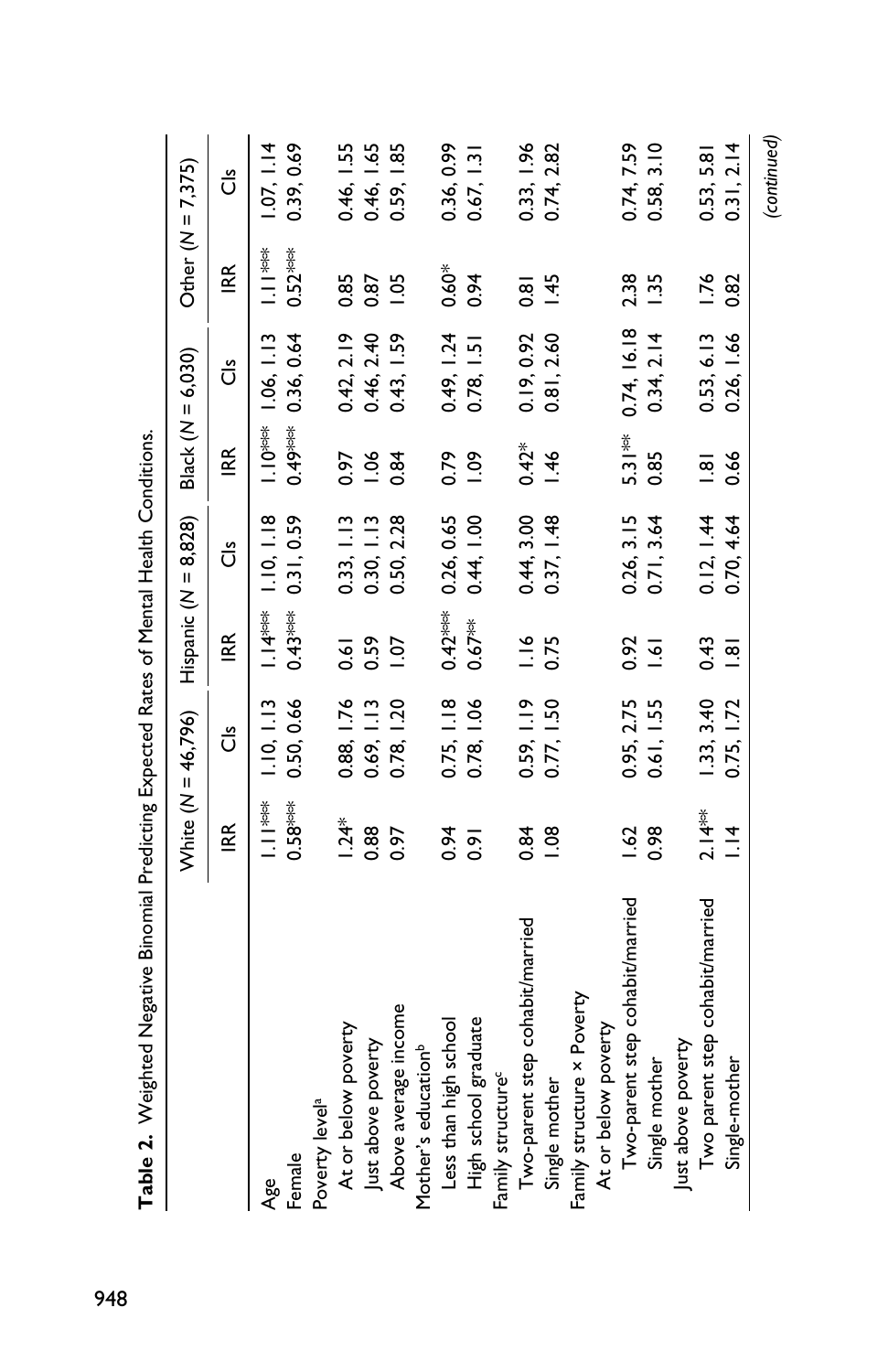|                                       |           |            |             | White ( $N = 46,796$ ) Hispanic ( $N = 8,828$ ) |                | Black (N = 6,030)            | Other ( $N = 7,375$ ) |            |
|---------------------------------------|-----------|------------|-------------|-------------------------------------------------|----------------|------------------------------|-----------------------|------------|
|                                       | ⊯         | ő          | ſΚ          | ő                                               | ΙŘ             | ื่อ                          | 医                     | ő          |
| Above average income                  |           |            |             |                                                 |                |                              |                       |            |
| Two parent step cohabit/married       | $1.32*$   | 0.74, 2.32 | 0.90        | 0.24, 3.26                                      | $\frac{69}{1}$ | 0.49, 5.80                   | $-1.05$               | 0.31, 3.56 |
| Single mother                         | $1.21*$   | 0.78, 1.85 | 0.48        | 0.14, 1.55                                      | $2.10*$        | 0.69, 5.40                   | $\overline{137}$      | 0.45, 4.15 |
| Regions <sup>d</sup>                  |           |            |             |                                                 |                |                              |                       |            |
| Northeast                             | 0.89      | 0.74, 1.06 | $-55*$      | 1.08, 2.52                                      | 0.79           | 0.48, 1.29                   | 0.83                  | 0.54, 1.25 |
| Midwest                               | $0.80**$  | 0.68, 0.93 | 0.90        | 0.57, 1.44                                      | 28             | 0.92, 1.76                   | 1.26                  | 0.86, 1.83 |
| West                                  | $0.70**$  | 0.56, 0.87 | 0.82        | 0.54, 1.25                                      | 0.92           | 0.49, 1.71                   | $0.44***$             | 0.31, 0.63 |
| Type of health Insurance <sup>e</sup> |           |            |             |                                                 |                |                              |                       |            |
| Public (i.e., Medicaid or SCHIP)      | $1.64***$ | 1.39, 1.93 | $2.44***$   | 1.55, 3.83                                      |                | $1.91***$ 1.28, 2.83         | $\frac{24}{5}$        | 0.87, 1.76 |
| Uninsured                             | 0.75      | 0.53, 1.05 | 0.64        | 0.34, 1.20                                      | 0.46           |                              | 1.32                  | 0.73, 2.39 |
| Does not live in supportive           | $1.46***$ | 1.17, 1.81 | <b>1.25</b> | 1.10, 1.43                                      | $\frac{3}{2}$  | $0.14, 1.48$<br>$0.76, 1.38$ | $1.39*$               | .02, 1.89  |
| neighborhood <sup>"</sup>             |           |            |             |                                                 |                |                              |                       |            |
| Number of adverse family experiences  | $1.28***$ | 1.22, 1.34 | $1.45***$   | 1.32, 1.59                                      | $1.39***$      | 1.27, 1.50                   | $1.41$ **             | .28, 1.53  |
| Number of neighborhood amenities      | 8<br>Si   | 0.95, 1.06 | 0.95        | 0.81, 1.10                                      | S              | 0.88, 1.12                   | $0.85**$              | 0.74, 0.96 |
| Constant                              | $0.44***$ | 0.03, 0.59 | $0.02***$   | 0.01, 0.05                                      | $0.03***$      | 0.01, 0.05                   | $0.06***$             | 0.03, 0.10 |
|                                       | 47.51***  |            | $4.80***$   |                                                 | $1.22***$      |                              | $17.66***$            |            |
|                                       |           |            |             |                                                 |                |                              |                       |            |

**Table 2. (continued)**

Table 2. (continued)

References: Average income level. <sup>b</sup>More than high school. 'Two-parent bio/adopt/married/cohabit. 'South. 'Private. 'Lives in supportive<br>neighborhood. \*p < 0.05, \*\*p < 0.01, \*\*\*p < 0.001 References: aAverage income level. bMore than high school. cTwo-parent bio/adopt/married/cohabit. dSouth. ePrivate. fLives in supportive Note. IRR = incidence rate ratio; CI = confidence interval; SCHIP = State Children's Health Insurance Program. *Note*. IRR = incidence rate ratio; CI = confidence interval; SCHIP = State Children's Health Insurance Program. neighborhood. \**p* < 0.05, \*\**p* < 0.01, \*\*\**p* < 0.001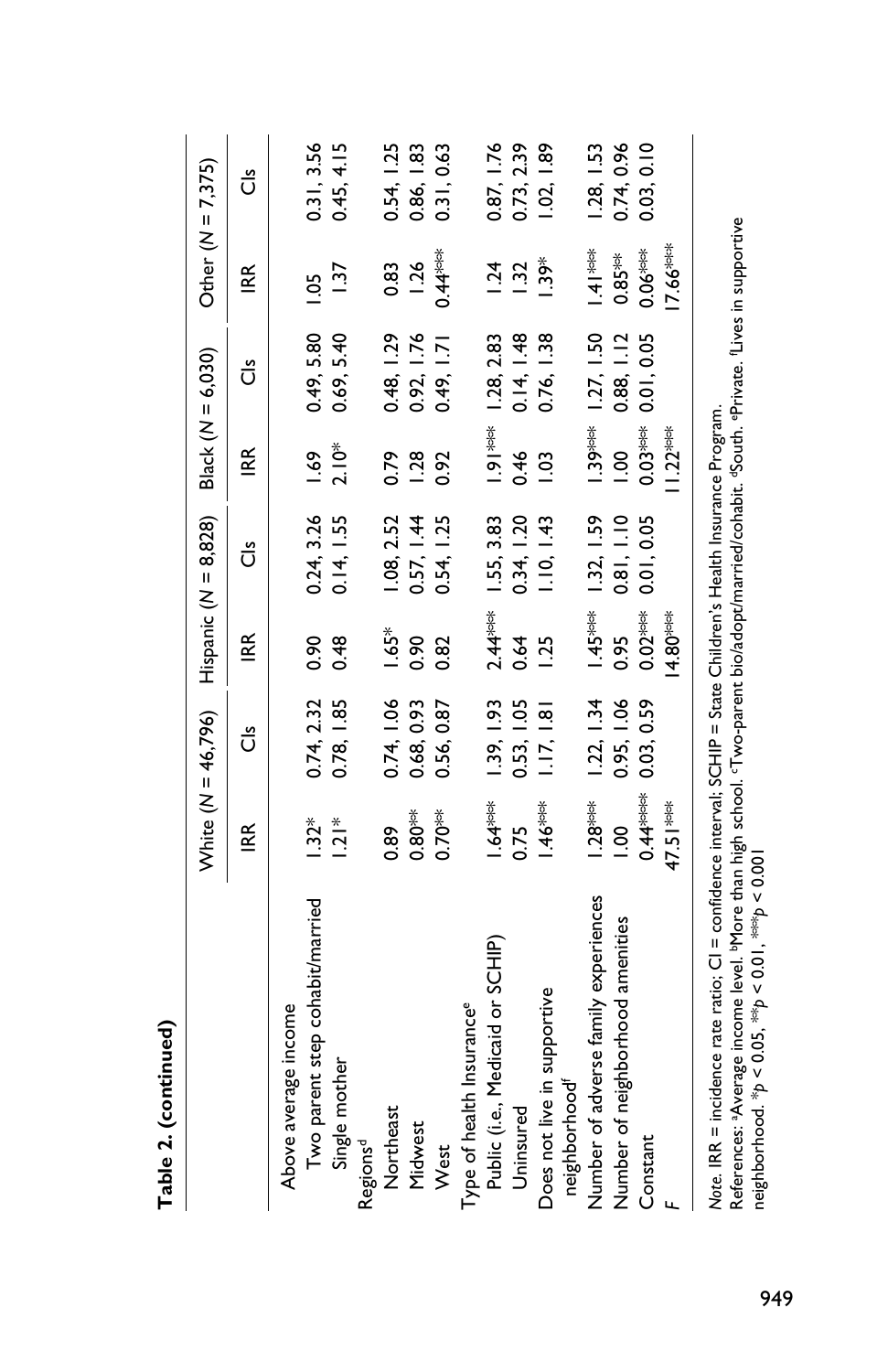White females have an expected rate of mental health conditions that is 0.58 times lower than males, holding other variables constant (IRR =  $0.58$ ,  $95\%$  CI = 0.50-0.66). For every year increase in age for White children, expected rate of mental health conditions increased by a factor of 1.11. Additionally, White children who are at or below poverty level have an expected rate of mental health conditions that is 1.24 times higher than White children at average income level. White children who live in a two-parent step cohabitating/married family, that are just above poverty level, have an expected rate of mental health conditions that is 2.14 times higher than those whose parents are biological/adopted cohabiting/married and living at average income level. Furthermore, White children who live in a two-parent step cohabitating/married family (IRR = 1.32, 95% CI =  $0.74$ -2.32) and those who live with a single-mother family, living at above average income (IRR  $= 1.21$ , 95% CI =  $0.78$ -1.85), have higher expected rates of mental health conditions than those whose parents are biological/adopted cohabiting/married living at average income. White children who have public health insurance have an expected rate of mental health conditions that is 1.64 times higher than those who have private health care. White children who do not live in a supportive neighborhood have an expected rate of mental health conditions that is 1.46 times higher than their counterparts who live in a supportive neighborhood. Finally, as the number of adverse family experiences increases for White children, the expected rate of mental health conditions also increase (IRR = 1.28,  $95\%$  CI = 1.22-1.34).

Black females have lower expected rate of mental health conditions than their male counterparts (IRR =  $0.49$ ,  $95\%$  CI =  $0.36$ - $0.64$ ). Additionally, for every year increase in age, expected rate of mental health conditions increase for Black children by a factor of 1.10. Black children whose family structure is composed of two-parent step cohabiting/married have an expected rate of mental health conditions that is 0.42 times lower than those who live in a family structure where the two parents are biological/adopted cohabiting/ married. Black children who live in a two-parent step cohabitating/married family structure that is at or below poverty level have an expected rate of mental health conditions that is 5.31 times higher than those whose parents are biological/adopted cohabiting/married and living at average income level. Furthermore, Black children who live with a single mother that is living at above average income level (IRR = 2.10, 95% CI =  $0.69-5.40$ ) have higher rates of expected mental health conditions than those whose parents are biological/adopted cohabiting/married and living at average income. Black children who have public health insurance have an expected rate of mental health conditions that is 1.91 times higher than those who have private health care. Finally, as the number of adverse family experiences increases for Black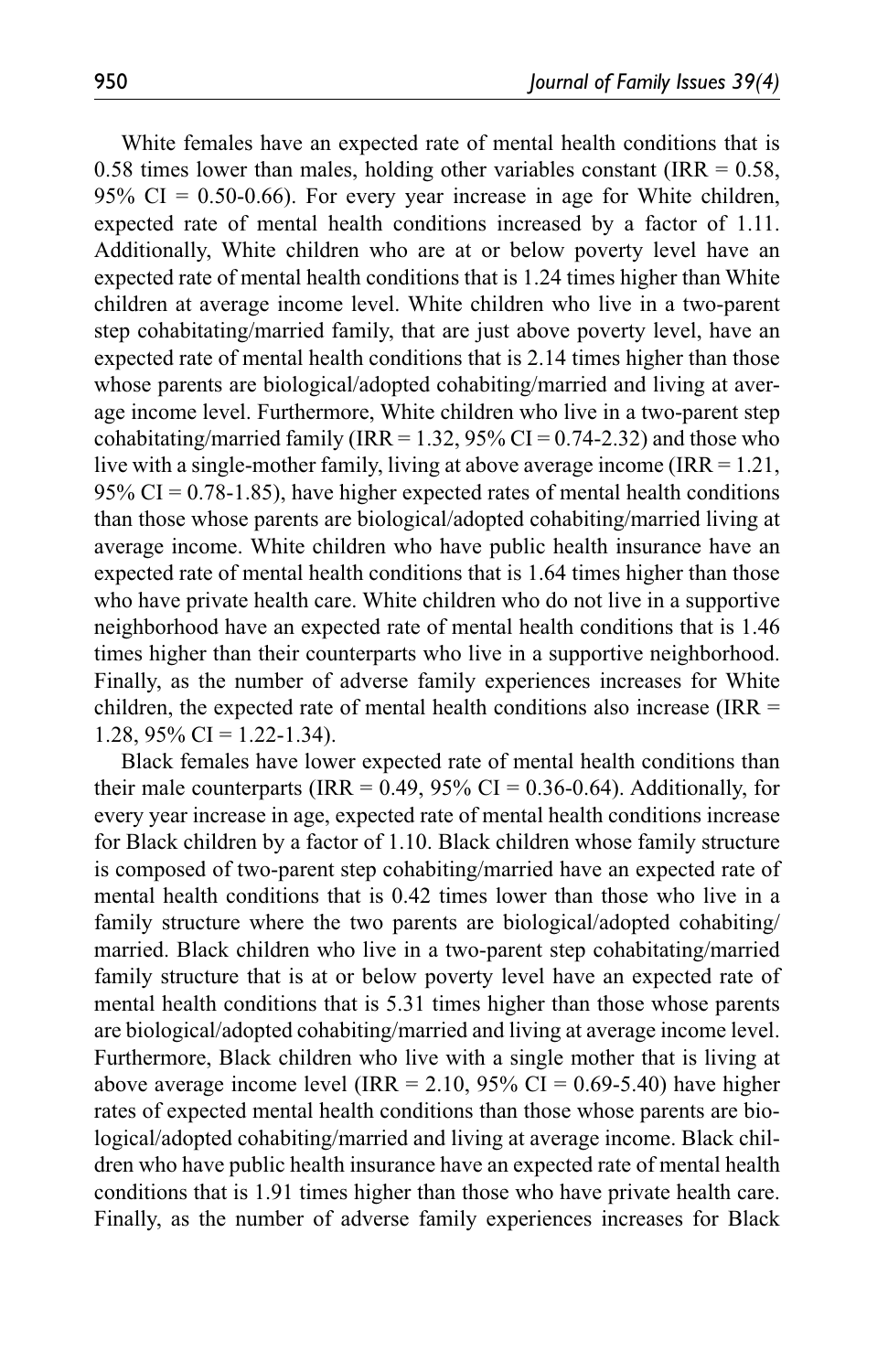

**Figure 1.** Predicted probabilities of mental health for Whites and Blacks: Family structure × Poverty level.

children, the expected rate of mental health conditions also increase (IRR = 1.39,  $95\%$  CI = 1.27-1.50).

Multiracial/Other females have a lower incidence rates of expected mental health conditions than their male counterparts (IRR =  $0.52$ ,  $95\%$  CI =  $0.39$ -0.69). As age increases, the expected rate of mental health conditions also increase for children of Multiracial/Other (IRR = 1.11, 95% CI =  $1.07-1.14$ ). Multiracial/Other children with mothers with less than a high school degree have an expected rate of mental health conditions that is .60 times lower than those whose mother's education level was higher than a high school degree. Multiracial/Other children who do not live in a supportive neighborhood have an expected rate of mental health conditions that is 1.39 times higher than their counterparts who live in a supportive neighborhood. As the number of adverse family experiences increases for Multiracial/Other children, the IRR of expected mental health conditions also increase (IRR  $= 1.41, 95\%$ )  $CI = 1.28-1.53$ . Finally, as the amount of neighborhood amenities increase for Multiracial/Other children, the expected rate of mental health conditions decrease (IRR =  $0.85$ ,  $95\%$  CI =  $0.74$ -0.96).

Figure 1 is a visual representation of the moderating effect of family structure and income for Black and White families. The figure illustrates the predicted probability of expected mental health conditions for Whites and Blacks. As seen in the figure, there is variation in the effect of family structure on mental health outcomes between Whites and Blacks. For example, while Whites have overall higher rates of predicted mental health outcomes, predicted rates stay consistent across White families with average to above average income. White families that are just above, at, or below the poverty level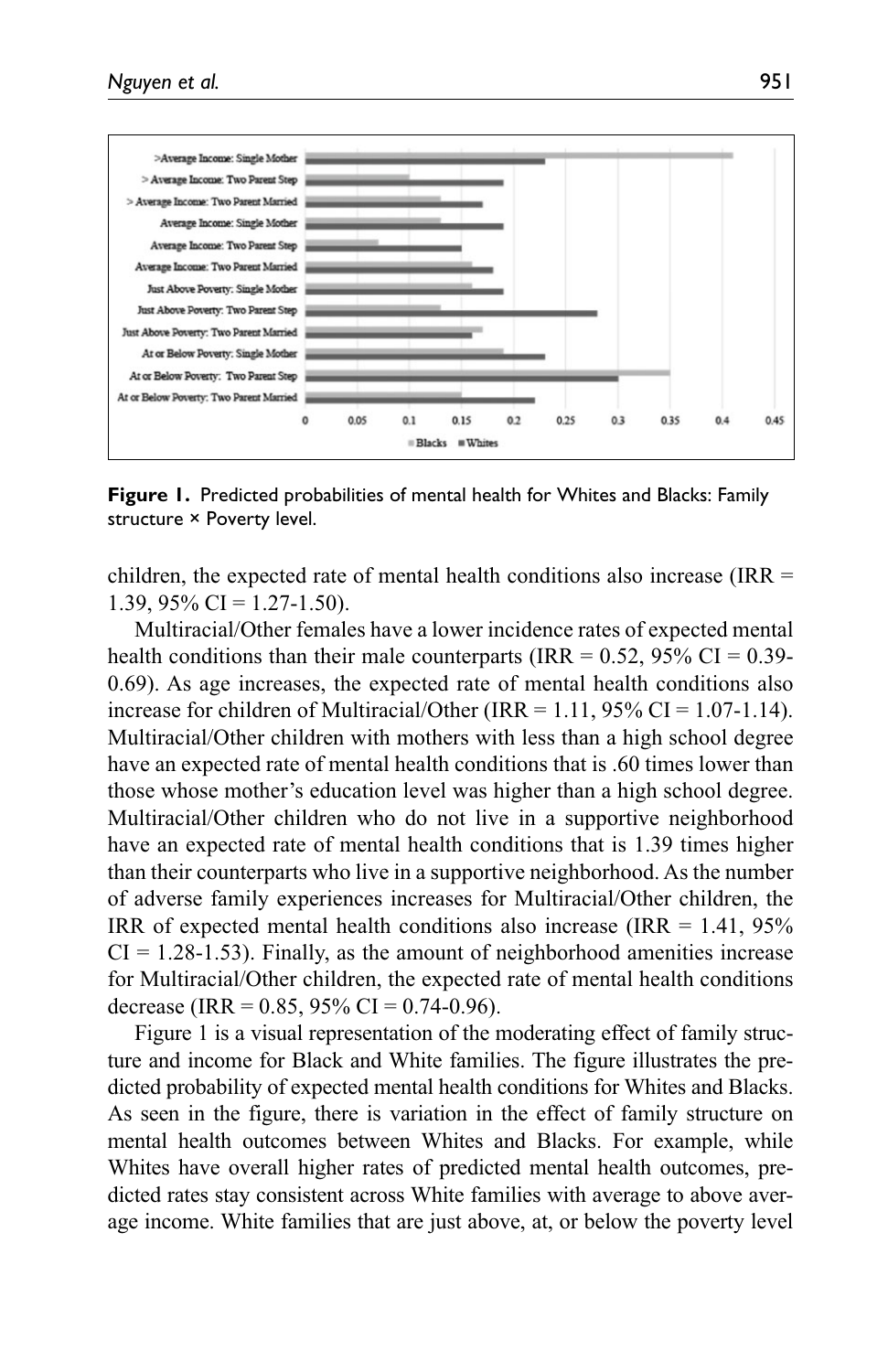have overall higher predicted probability of mental health conditions than their wealthier counterparts. Interestingly, the opposite seems to be happening among Black families. At the two income extremes, the highest rates of predicted mental health outcomes are at or below poverty and above average income levels. In addition, it is single Black mothers with above average income who hold the highest rate of predicted mental health outcomes with Black two-parent step families at the lowest income level holding the second highest predicted probability for Blacks. Between Blacks and Whites, the largest differences in predicted probabilities occur between Black and White single mothers where Black single mothers have two times the predicted probability of having a child with a mental health condition than White single mothers.

#### **Discussion**

This study explored the relationship between family structure and the IRR of mental illnesses among children stratified by race and ethnicity. Our findings are consistent with the existing literature that lower parent education levels, more ACEs, and less supportive neighborhoods lead to higher expected rates of mental health conditions. This study also examined the moderating effect of income on the relationship between family structure and the count of mental illnesses stratified by race and ethnicity. Our findings highlight the complex interactions between race, family structure, and socioeconomic status on mental health diagnosing among children. We found family structure and poverty to be a moderator within White and Black families, but not multiracial or Hispanic families. We found that resource-rich families (two-parent biological families with higher than average incomes) had higher incidences of mental conditions and resource poor families (families with incomes at, below, or just above federal poverty level, and single-parent families) also had higher counts of mental health conditions. This finding is a significant contribution to our understanding of the relationship between race/ethnicity, family structure, and socioeconomic status.

While it may seem contradictory that resource-rich and resource-poor children both have higher incidences of expected mental health conditions in White and Black families, it may represent the reality of how parent seek out services for children with symptoms consistent with mental health conditions. Resource-poor families are those with fewer economic resources (at, below, or just above federal poverty level) and fewer biological parents in the home (step families, single-parent families). Parents who are resource poor, and more strained (Brannan & Heflinger, 2005; Janicke & Finney, 2001), may be more likely to have their child assessed and/or treated for mental health issues. Parents who are stressed and having difficulty dealing with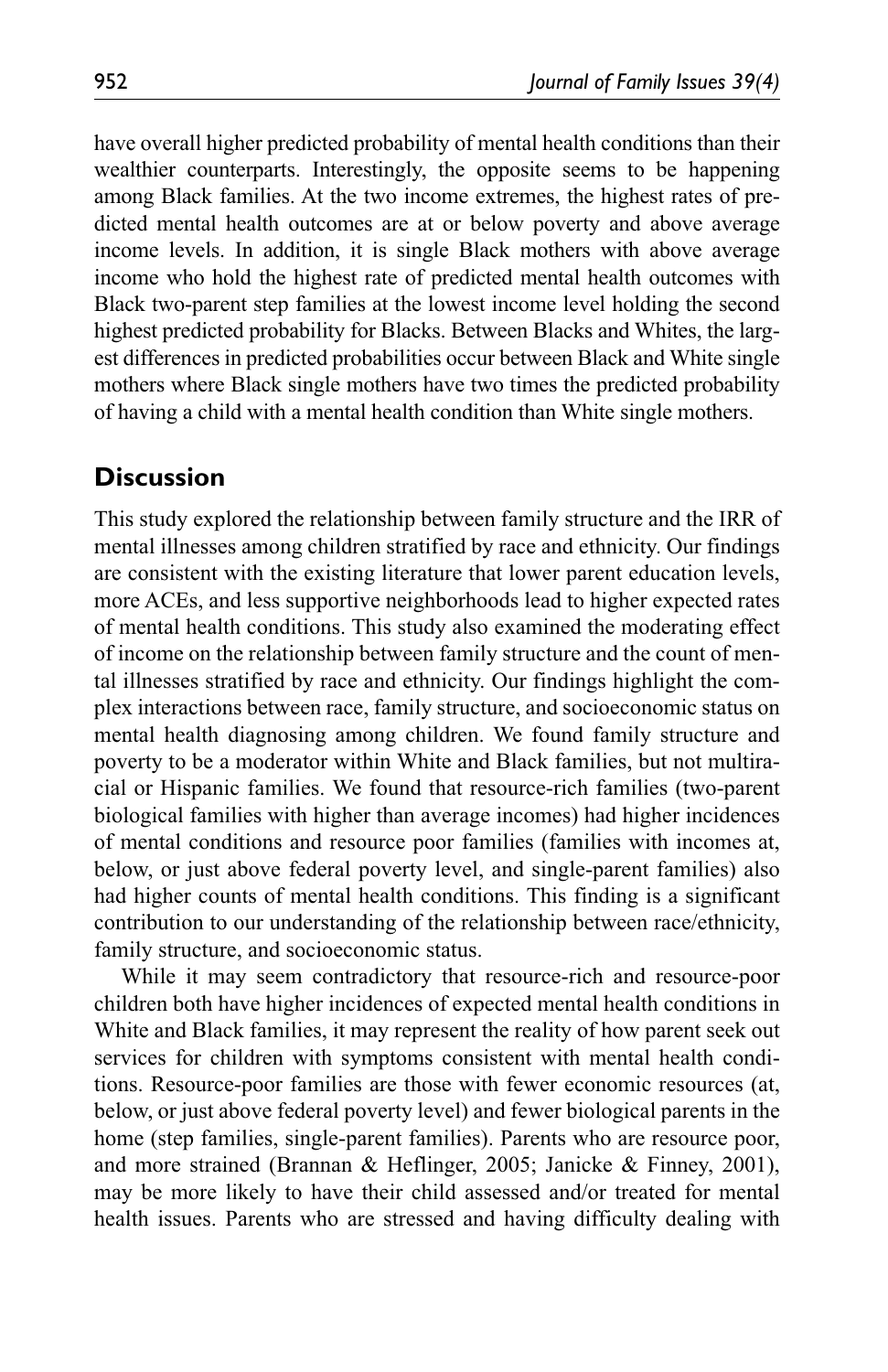their child's symptoms (Hinojosa et al., 2012) at home or perhaps at the behest of teachers and school officials (Bussing, Koro-Ljungberg, Gary, Mason, & Garvan, 2005; Zahner & Daskalakis, 1997) are more likely to seek out diagnosis and treatment. In low-income families, there may be less time to sort out the child's symptoms (Santiago, Kaltman, & Miranda, 2013), or child's symptoms may be related to the family situation, and therefore there may be a higher likelihood of seeking treatment. Low-income parents are also more likely to have public health insurance for their children and thus may be more likely to utilize it (Smith et al., 2012).

Resource-rich families have more economic resources (living above the average income level) and more home resources (two-parent family structure). Parents who are more resource rich and potentially less strained (Bussing et al., 2005; Conger, Conger, & Martin, 2010; Janicke & Finney, 2001) are also more likely to have their child assessed and/or treated for mental health issues (Horwitz, Gary, Briggs-Gowan, & Carter, 2003). In families with more financial resources children tend to have positive social emotional development (Gershoff, Aber, Raver, & Lennon, 2007). Parents that have access to more family resources and money (Hinojosa et al., 2012) may be better able to appraise their child's symptoms (Janicke & Finney, 2001) and take them in for diagnosis and treatment. Parents with more money are likely to have private insurance that pays for treatment (Janicke & Finney, 2001) in ways that public insurance, or smaller private insurance plans, do not. Therefore, these parents may be more likely to utilize care.

In addition to the moderating effects of income status on the relationship between family structure and incidences of mental health conditions, we also saw other predictive patterns of mental health counts that are consistent with the literature and fairly consistent across White, Hispanic, Black, and Multiracial families. Children that were older had higher counts of mental health conditions and girls had consistently lower counts of mental health conditions for all races/ethnicities. This is consistent with the literature that boys tend to have higher rates of certain mental health diagnoses and as children age, certain mental health conditions become symptomatic (Perou et al., 2013; Visser et al., 2014). Among all racial and ethnic groups, having public health insurance made it more likely that children had higher counts of mental health conditions. Public insurance is only available to those children with lower incomes, so this is consistent with our findings about higher counts within lower levels of socioeconomic status. Consistent with the current literature, children with higher numbers of ACEs were more likely to have higher counts of mental health conditions. ACEs such as abuse, neglect, and household dysfunction are linked to mental health conditions in children as well as a host of other physical health conditions (Bright et al., 2016).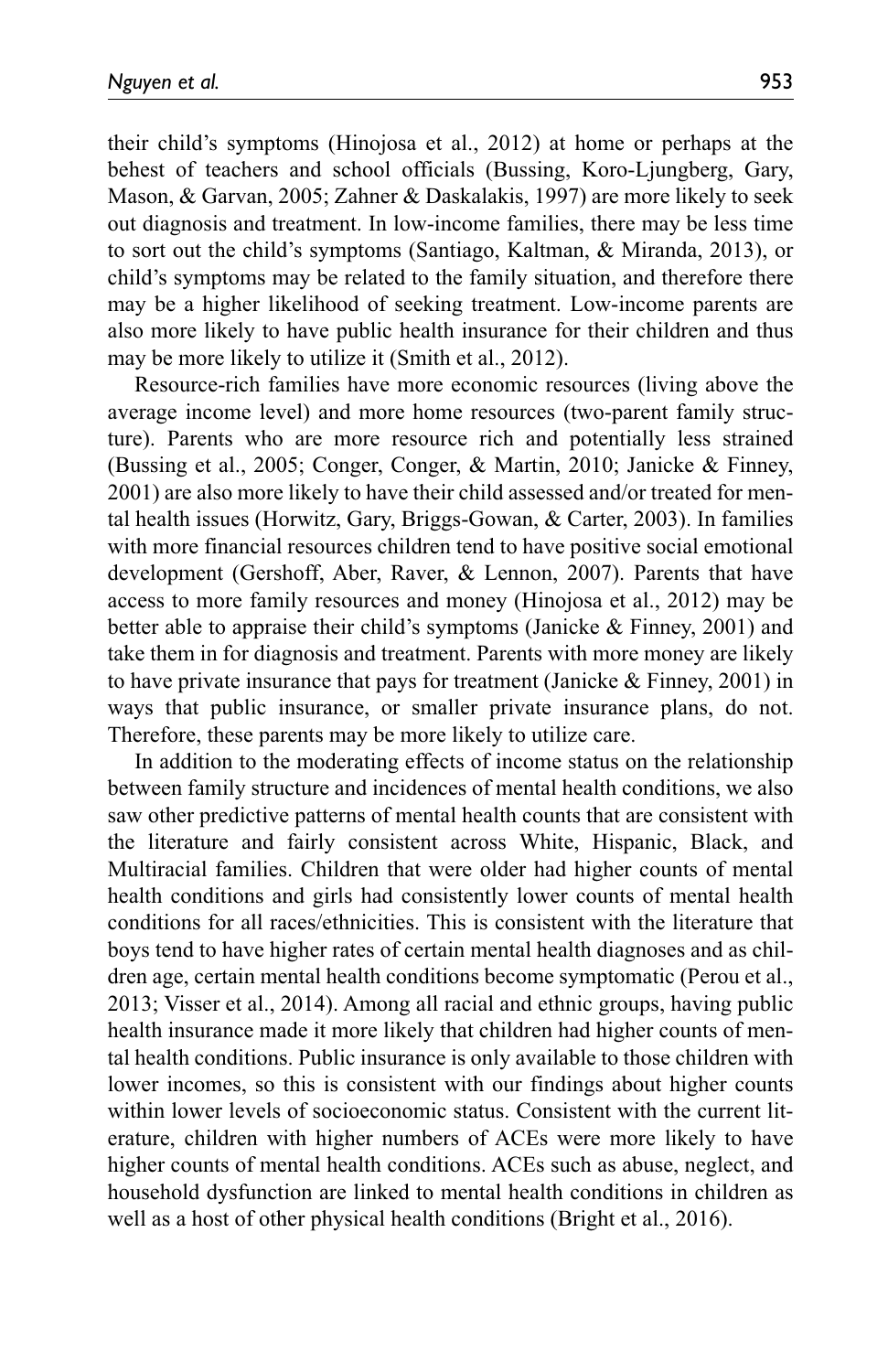There are several places where the predictors of mental health counts among White, Black, Hispanic, and Multiracial children do differ. When mother's educational level is lower, there is a higher count of mental health conditions, but only for Hispanic and Multiracial mothers. This is consistent with literature that suggests parental educational attainment acts as an indicator of family socioeconomic status—which has an inverse relationship mental health in children (Currie et al., 2008; Reiss, 2013).

Living in neighborhoods where there is little neighborhood social support—not having people who help each other out, watch each other's children, people to count on, or adults to trust in the neighborhood—was related to higher predicted mental health incidences for White and Multiracial children, but not Black or Hispanic children. Previous studies suggest that neighborhood support plays an important role in mental health in children because neighborhood support acts as a maternal coping mechanism that can alleviate some of the stress and strain of raising children (Boyd, 2002; Feldman & Steptoe, 2004; Zablotsky, Bradshaw, & Stuart, 2013). Past studies suggests that neighborhood amenities and physical environment can affect children's social behaviors, physical and mental health, and school performance (Odgers, Caspi, Bates, Sampson, & Moffitt, 2012; Pebley & Sastry, 2004; Singh & Ghandour, 2012; Singh & Kenney, 2013). In this study, neighborhood amenities such as having playgrounds, parks, recreational centers, libraries, and walking paths was related to lower incidences of mental health conditions among multiracial children, but not for White, Black, or Hispanic children.

#### *Limitations and Summary*

This study explored counts of mental health conditions through negative binomial regression models that examined the count of mental health conditions across racial groups by family structure and income. By stratifying the models by race/ethnicity, we found a moderating effect of poverty level on the relationship between family structure and count of mental health conditions among children. This moderating effect, however, only exists among White and Black families. Together, this study helps illustrate the intersection between family structure, income, race/ethnicity, and number of mental health conditions among children.

This study, however, is not without limitations. This study includes parent reports of current mental health conditions instead of using medical records or other verifiable diagnostic information, which may lead to biases within the results, although it is a standard practice for these types of national surveys. There is some level of social desirability to underreport mental health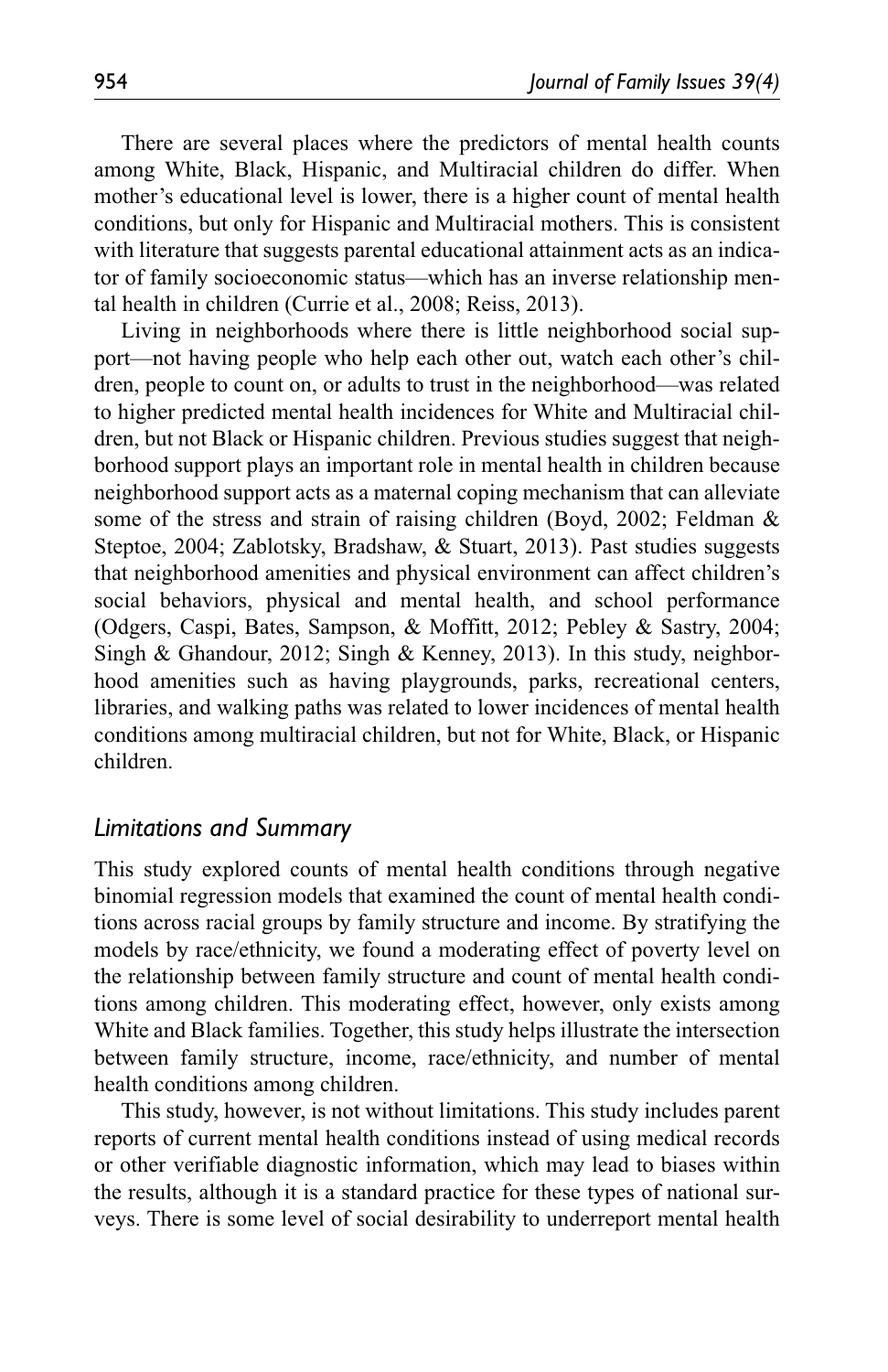conditions of children. Furthermore, while we recognize that there are many types of mental health conditions, we were limited by the data set to only four types of mental conditions within the analysis: ADHD, depression, anxiety, and behavioral or conduct problems.

#### **Declaration of Conflicting Interests**

The author(s) declared no potential conflicts of interest with respect to the research, authorship, and/or publication of this article.

#### **Funding**

The author(s) disclosed receipt of the following financial support for the research, authorship, and/or publication of this article: The research was supported by a grant from the University of Central Florida Office of Research and Commercialization (#1058573). Principal Investigator: Melanie Sberna Hinojosa, PhD.

#### **References**

- Abe-Kim, J., Takeuchi, D. T., Hong, S., Zane, N., Sue, S., Spencer, M. S., . . . Alegría, M. (2007). Use of mental health-related services among immigrant and US-born Asian Americans: Results from the National Latino and Asian American Study. *American Journal of Public Health*, *97*, 91-98.
- Anda, R. F., Whitfield, C. L., Felitti, V. J., Chapman, D., Edwards, V. J., Dube, S. R., & Williamson, D. F. (2014). Adverse childhood experiences, alcoholic parents, and later risk of alcoholism and depression. *Psychiatric Services*, *53*, 1001-1009.
- Bank, C. T. D. (2015). *Family structure: Indicators on children and youth*. Retrieved from [http://www.childtrends.org/wp-content/uploads/2015/03/59\\_Family\\_Structure.pdf](http://www.childtrends.org/wp-content/uploads/2015/03/59_Family_Structure.pdf)
- Barrett, A. E., & Turner, R. J. (2005). Family structure and mental health: The mediating effects of socioeconomic status, family process, and social stress. *Journal of Health and Social Behavior*, *46*, 156-169.
- Blackwell, D. (2010). Family structure and children's health in the U.S.: Findings from the National Health Interview Survey 2001-2007 (DHHS Publication No. [PHS] 2011-1574). *Vital Health Statistics*, 10(246). Washington, DC: U.S. Department of Health and Human Services.
- Blanchard, L. T., Gurka, M. J., & Blackman, J. A. (2006). Emotional, developmental, and behavioral health of American children and their families: A report from the 2003 National Survey of Children's Health. *Pediatrics*, *117*, e1202-e1212.
- Bramlett, M. D., & Blumberg, S. J. (2007) Family structure and children's physical and mental health. *Health Affairs*, *26*, 549-558.
- Brannan, A. M., & Heflinger, C. A. (2005). Child behavioral health service use and caregiver strain: Comparison of managed care and fee-for-service Medicaid systems. *Mental Health Services Research, 7*, 197-211.
- Boyd, B. A. (2002). Examining the relationship between stress and lack of social support in mothers of children with autism. *Focus on Autism and Other Developmental Disabilities*, *17*, 208-215.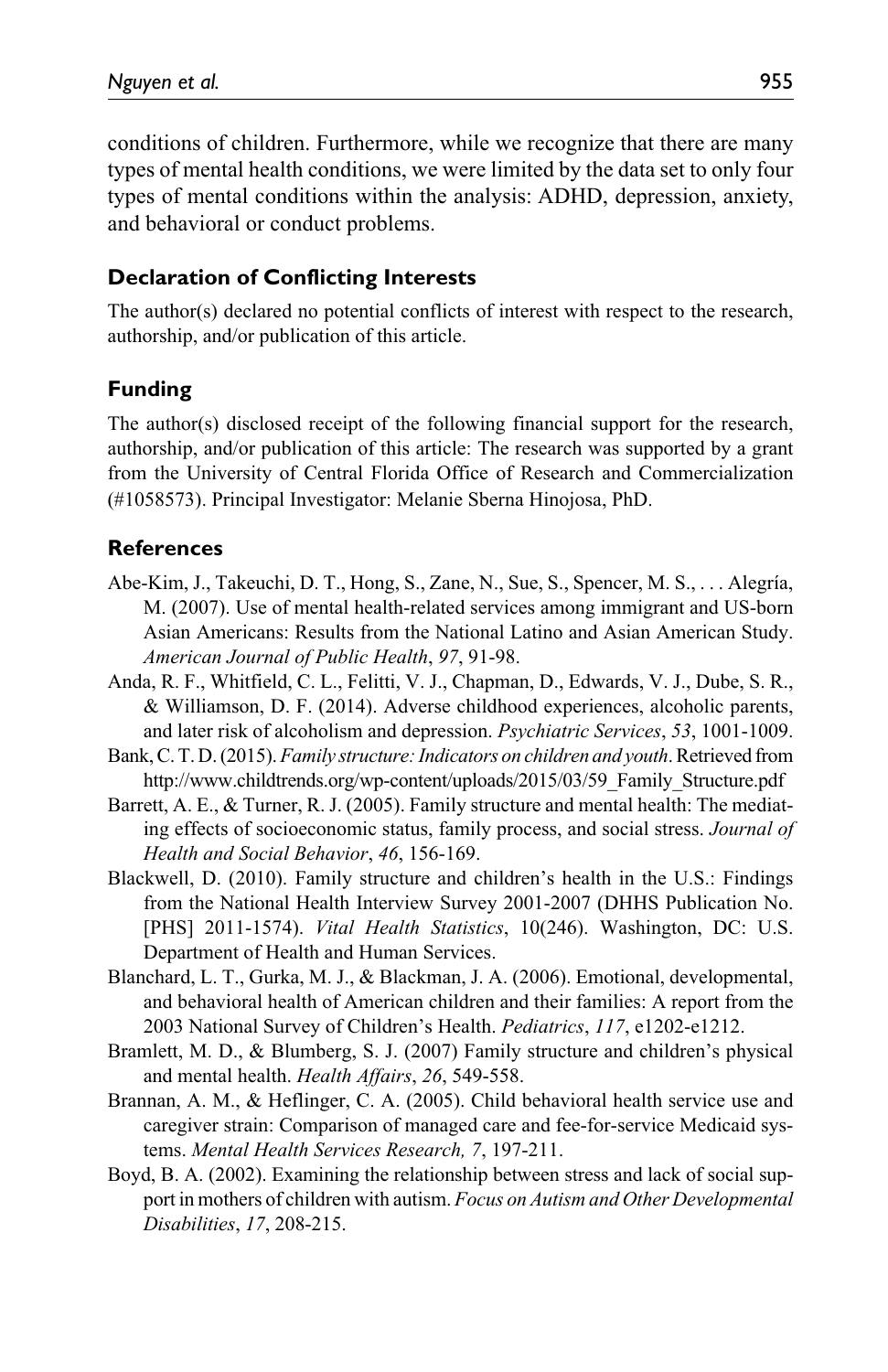- Bright, M. A., Knapp, C., Hinojosa, M. S., Alford, S., & Bonner, B. (2016). The comorbidity of physical, mental, and developmental conditions associated with childhood adversity: A population based study. *Maternal and Child Health Journal*, *20*, 843-853.
- Brown, S. (2004). Family structure and child well-being: The significance of parental cohabitation. *Journal of Marriage and Family*, *66*, 351-367.
- Brown, T. N., Williams, D. R., Jackson, J. S., Neighbors, H. W., Torres, M., Sellers, S. L., & Brown, K. T. (2000). "Being black and feeling blue": The mental health consequences of racial discrimination. *Race and Society*, *2*, 117-131.
- Bussing, R., Koro-Ljungberg, M. E., Gary, F., Mason, D. M., & Garvan, C. W. (2005). Exploring help-seeking for ADHD symptoms: A mixed-methods approach. *Harvard Review of Psychiatry, 13*, 85-101.
- Carlson, M. J., & Corcoran, M. E. (2001). Family structure and children's behavioral and cognitive outcomes. *Journal of Marriage and Family*, *63*, 779-792.
- Chang, T. E., Weiss, A. P., Marques, L., Baer, L., Vogeli, C., Trinh, N.-H. T., . . . Yeung, A. S. (2014). Race/ethnicity and other social determinants of psychological well-being and functioning in mental health clinics. *Journal of Health Care for the Poor and Underserved*, *25*, 1418-1431.
- Chavez, L. M., Shrout, P. E., Alegría, M., Lapatin, S., & Canino, G. (2010). Ethnic differences in perceived impairment and need for care. *Journal of Abnormal Psychology*, *38*, 1165-1177.
- Cheung, F. K., & Snowden, L. R. (1990). Community mental health and ethnic minority populations. *Community Mental Health Journal*, *26*, 277-291.
- Chow, J. C.-C., Jaffee, K., & Snowden, L. (2003). Racial/ethnic disparities in the use of mental health services in poverty areas. *American Journal of Public Health*, *93*, 792-797.
- Conger, R. D., Conger, K. J., & Martin, M. J. (2010). Socioeconomic status, family processes, and individual development. *Journal of Marriage and Family, 72*, 685-704.
- Currie, C., Gabhainn, S., Godeau, E., Roberts, C., Smith, R., & Currie, D. (2008). *Inequalities in young people's health: HBSC international report from the 2005/2006 survey*. Copenhagen, Denmark: WHO Regional Office.
- Duchovic, C. A., Gerkensmeyer, J. E., & Wu, J. (2009). Factors associated with parental distress. *Journal of Child and Adolescent Psychiatric Nursing*, *22*, 40-48.
- Fairbrother, G., Kenney, G., Hanson, K., & Dubay, L. (2005). How do stressful family environments relate to reported access and use of health care by low-income children? *Medical Care Research and Review*, *62*, 205-230.
- Feldman, P. J., & Steptoe, A. (2004). How neighborhoods and physical functioning are related: The roles of neighborhood socioeconomic status, perceived neighborhood strain, and individual health risk factors. *Annals of Behavioral Medicine*, *27*, 91-99.
- Fisher, S., Reynolds, J. L., Hsu, W. W., Barnes, J., & Tyler, K. (2014). Examining multiracial youth in context: Ethnic identity development and mental health outcomes. *Journal of Youth and Adolescence*, *43*, 1688-1699.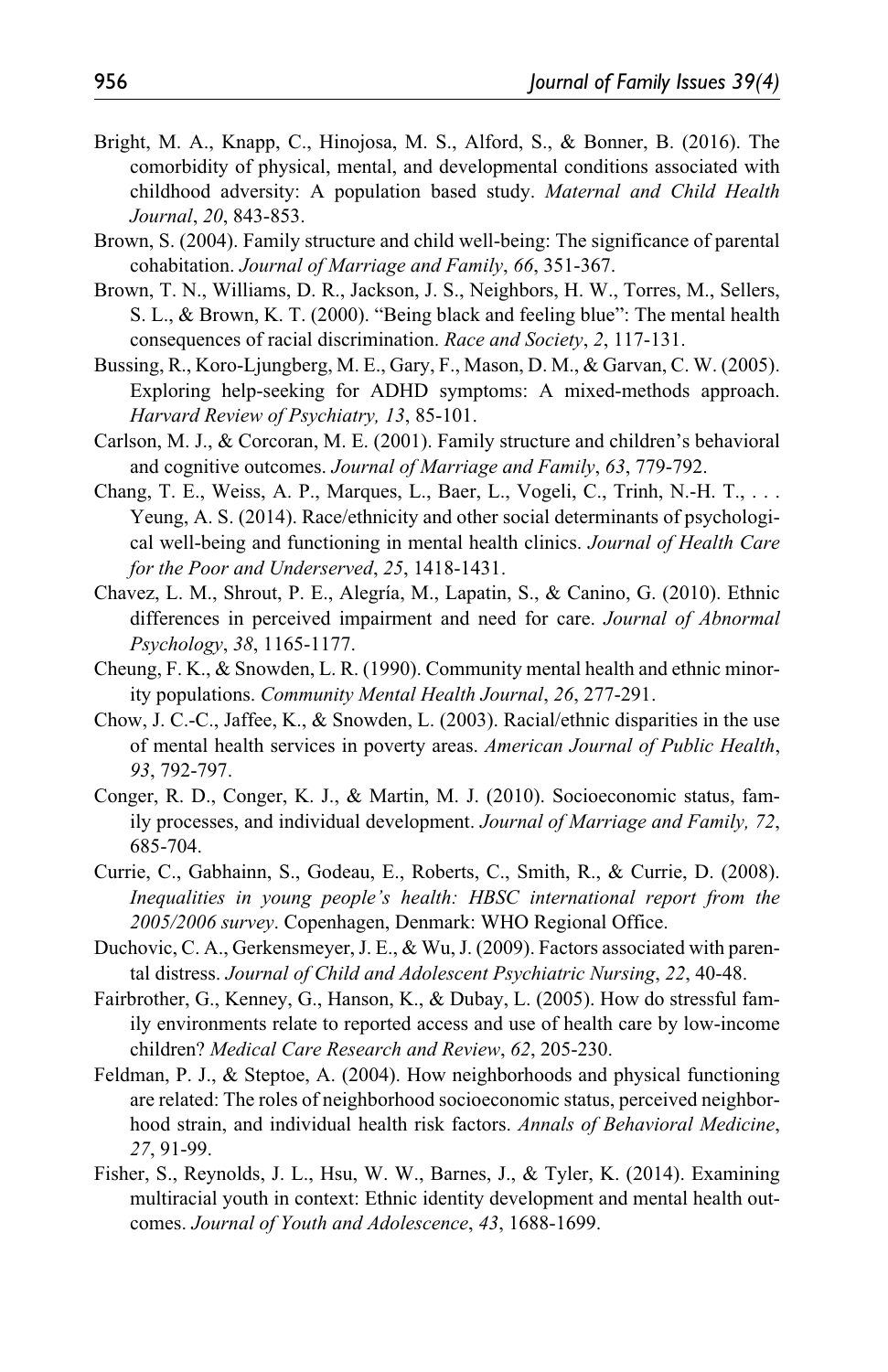- Flores, G., & Committee on Pediatric Research. (2010). Technical report—Racial and ethnic disparities in the health and health care of children. *Pediatrics*, *125*, e979-e1020.
- Flouri, E., Midouhas, E., Joshi, H., & Tzavidis, N. (2014). Emotional and behavioral resilience to multiple risk exposure in early life: The role of parenting. *European Child & Adolescent Psychiatry*, *24*, 745-755.
- Gershoff, E. T., Aber, J. L., Raver, C. C., & Lennon, M. C. (2007). Income is not enough: Incorporating material hardship into models of income associations with parenting and child development. *Child Development, 78*, 70-95.
- Gilman, S. E., Kawachi, I., Fitzmaurice, G. M., & Buka, S. L. (2014). Family disruption in childhood and risk of adult depression. *American Journal of Psychiatry*, *160*, 939-946.
- Gorman, B., & Braverman, J. (2008). Family structure differences in health care utilization among U. S. children. *Social Science & Medicine*, *67*, 1766-1775.
- Harris, K. M., Edlund, M. J., & Larson, S. (2005). Racial and ethnic differences in the mental health problems and use of mental health care. *Medical Care*, *43*, 775-784.
- Heck, K. E., & Parker, J. D. (2002) Family structure, socioeconomic status, and access to health care for children. *Health Services Research*, *37*, 173-186.
- Hilbe, J. M. (2011). *Negative binomial regression* (2nd ed.). Cambridge, England: Cambridge University Press.
- Hinojosa, M. S., Hinojosa, R., Fernandez-Baca, D., Knapp, C., Thompson, L. A., & Christou, A. (2012). Racial and ethnic variation in ADHD, comorbid illnesses, and parental strain. *Journal of Health Care for the Poor and Underserved*, *23*, 273-289.
- Horwitz, S. M., Gary, L. C., Briggs-Gowan, M. J., & Carter, A. S. (2003). Do needs drive services use in young children? *Pediatrics, 112*, 1373-1378.
- Hough, R. L., Hazen, A. L., Soriano, F. I., Wood, P., McCabe, K., & Yeh, M. (2002). Mental health services for Latino adolescents with psychiatric disorders. *Psychiatric Services*, *53*, 1556-1562.
- Janicke, D. M., & Finney, J. W. (2001). Children's Primary Health Care Services: A Social-Cognitive Model of Sustained High Use. *Clinical Psychology: Science and Practice, 8*, 228-241.
- Karlsen, S., & Nazroo, J. Y. (2002). Relation between racial discrimination, social class, and health among ethnic minority groups. *American Journal of Public Health*, *92*, 624-631.
- Kataoka, S. H., Zhang, L., & Wells, K. B. (2002) Unmet need for mental health care among U.S. children: Variation by ethnicity and insurance status. *American Journal of Psychiatry*, *159*, 1548-1555.
- Kennedy, S., & Bumpass, L. (2008). Cohabitation and children's living arrangements: New estimates from the United States. *Demographic Research*, *19*, 1663-1692.
- Kerker, B. D., Zhang, J., Nadeem, E., Stein, R. E., Hurlburt, M. S., Heneghan, A, . . . McCue Horwitz, S. (2015). Adverse childhood experiences and mental health, chronic medical conditions and development in young children. *Academic Pediatrics*, *15*, 510-517.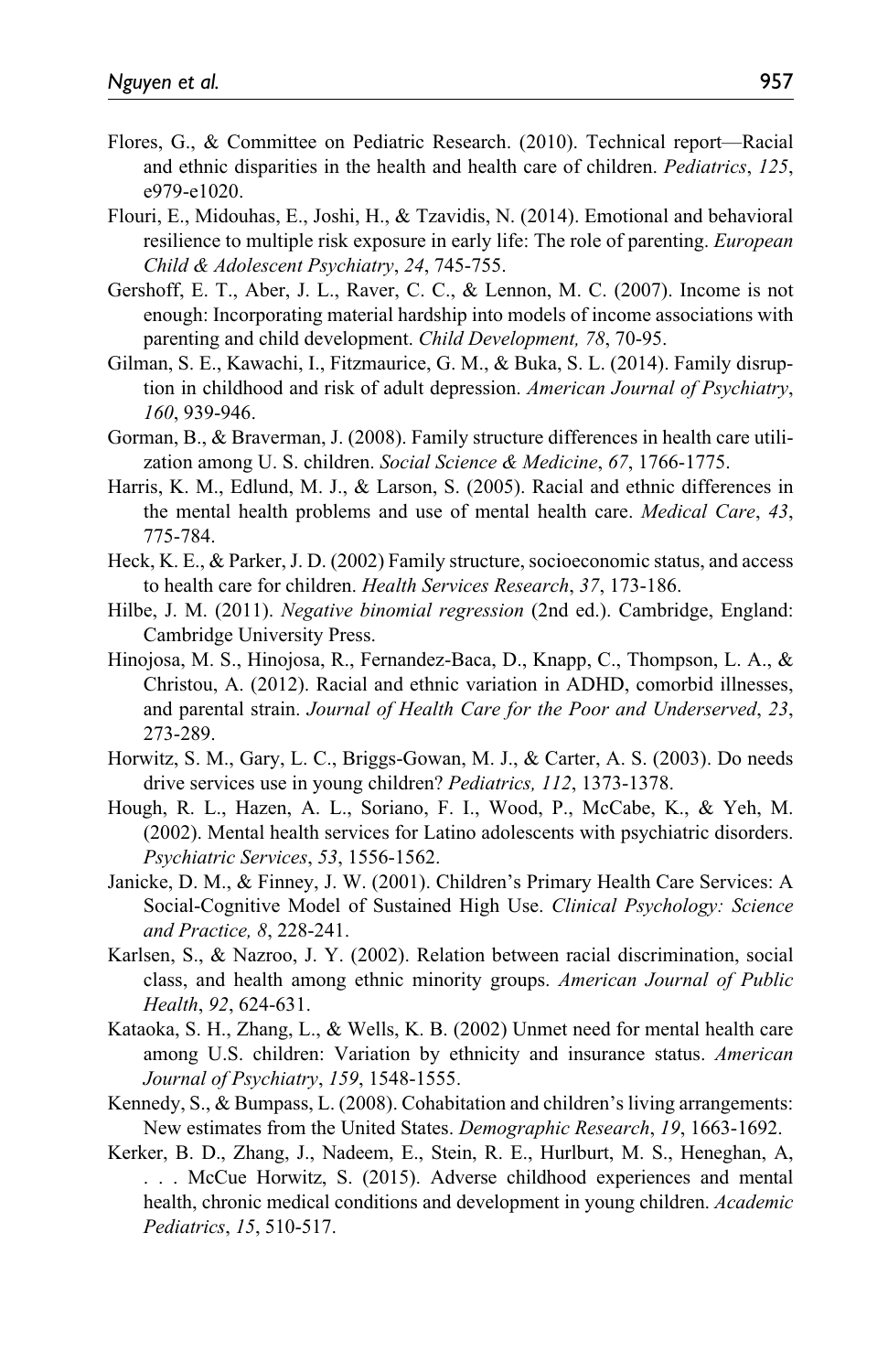- Kessler, R. C., Mickelson, K. D., & Williams, D. R. (1999). The prevalence, distribution, and mental health correlates of perceived discrimination in the United States. *Journal of Health and Social Behavior*, *40*, 208-230.
- Lin, K.-M., Inui, T. S., Kleinman, A. M., & Womack, W. M. (1982). Sociocultural determinants of the help-seeking behavior of patients with mental illness. *Journal of Nervous and Mental Disease*, *170*, 78-85.
- Manning, W., & Lamb, K. (2003). Adolescent well-being in cohabiting, married, and single-parent families. *Journal of Marriage and Family*, *65*, 876-893.
- McLanahan, S., & Percheski, C. (2008). Family structure and the reproduction of inequalities. *Annual Review of Sociology*, *34*, 257-276.
- Merikangas, K. R., He, J.-P., Brody, D., Fisher, P. W., Bourdon, K., & Koretz, D. S. (2010). Prevalence and treatment of mental disorders among US children in the 2001-2004 NHANES. *Pediatrics*, *125*, 75-81.
- Merikangas, K. R., He, J.-P., Burstein, M., Swendsen, J., Avenevoli, S., Case, B., . . . Olfson, M. (2011). Service utilization for lifetime mental disorders in US adolescents: Results of the National Comorbidity Survey–Adolescent Supplement (NCS-A). *Journal of the American Academy of Child & Adolescent Psychiatry*, *50*, 32-45.
- Mock, S. E., & Arai, S. M. (2011). Childhood trauma and chronic illness in adulthood: Mental health and socioeconomic status as explanatory factors and buffers. *Frontiers in Psychology*, *1*, 246.
- Montgomery, L. E., Kiely, J. L., & Pappas, G. (1996). The effects of poverty, race, and family structure on US children's health: Data from the NHIS, 1978 through 1980 and 1989 through 1991. *American Journal of Public Health, 86*, 1401-1405.
- Odgers, C. L., Caspi, A., Bates, C. J., Sampson, R. J., & Moffitt, T. E. (2012). Systematic social observation of children's neighborhoods using Google Street View: A reliable and cost-effective method. *Journal of Child Psychology and Psychiatry*, *53*, 1009-1017.
- Pebley, A. R., & Sastry, N. (2004). Neighborhoods, poverty, and children's wellbeing. In K. Neckerman (Ed.), *Social inequality* (pp. 119-145). New York, NY: Russell Sage Foundation.
- Perou, R., Bitsko, R. H., Blumberg, S. J., Pastor, P., Ghandour, R. M., Gfroerer, J. C., . . . Huang, L. N. (2013). Mental health surveillance among children, United States, 2005-2011. *MMWR Surveillance Summaries*, *62*(Suppl. 2), 1-35.
- Reiss, F. (2013). Socioeconomic inequalities and mental health problems in children and adolescents: A systematic review. *Social Science & Medicine*, *90*, 24-31.
- Samaan, R. A. (2000). The influences of race, ethnicity, and poverty on the mental health of children. *Journal of Health Care for the Poor and Underserved*, *11*, 100-110.
- Santiago, C. D., Kaltman, S., & Miranda, J. (2013). Poverty and mental health: How do low-income adults and children fare in psychotherapy? *Journal of Clinical Psychology, 69*, 115-126.
- Singh, G. K., & Ghandour, R. M. (2012). Impact of neighborhood social conditions and household socioeconomic status on behavioral problems among US children. *Maternal and Child Health Journal*, *16*, 158-169.